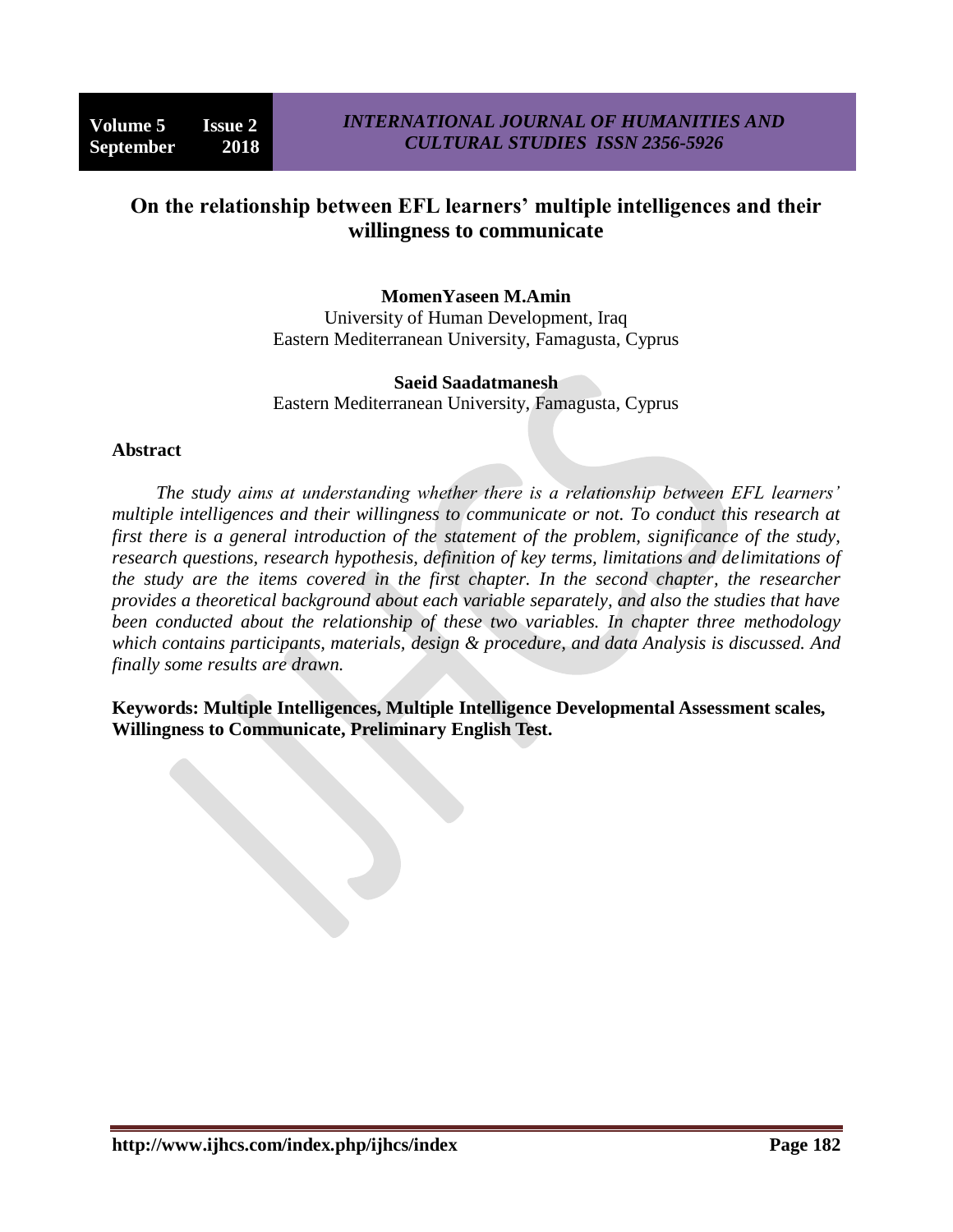#### **1. Introduction**

#### *1.1. Introduction*

#### *1.1.1. Multiple intelligences*

Since the introduction of multiple intelligences theory (MIT) in Gardner's book entitled Frames of Mind (1983), interest has been growing internationally in assessment of multiple intelligences (MI) with regard to learning, achievement, and knowledge acquisition. Based on the avoidance gained from research in biology, genetics, and psychology, Gardner (1983) suggests the existence of eight relatively autonomous, but interdependent, intelligences, rather than just a single construct of intelligence. He redefines the concept of intelligence as "the ability to solve problems or fashion products that are of sequence in a particular cultural setting or community" (Gardner 1993, p.15).

 As it is proposed by Gardner there is both biological and cultural basis for the multiple intelligences. Emphasizing on the cultural context in which the intelligence operates is one of the most important aspects of the theory of multiple intelligences. Since some cultures focus on some types of intelligences, the other cultures may put emphasis on other types of intelligences. Gardner (1993) believes that it is so important to consider each individual as "collection of aptitudes" (p.27) rather than being identified by a single IQ test. Gardner introduces eight native "intelligences," which are described as follow:

#### *1.1.1.2. Linguistics*

 This intelligence is said to be the ability to use language in special and creative ways, which is something orally (e.g, as a story teller, orator, or politician) or in writing (e.g., as a poet, playwrite, editor, or journalist). This intelligence includes the ability to manipulate the syntax or structure of language, the phonology or sounds of language, the semantics or meanings of language, and the pragmatics dimensions or practical uses of language. Some of these uses include rhetoric (using language to convince others to take a specific course of action), mnemonics (using language to remember information), explanation (using language to inform), and meta-language (using language to talk about itself) (Armstrong, T. 1994). Multiple Intelligences in the Classroom). (The roots of spoken language can be found in the child's babbling during the opening months of life. indeed, even deaf youngsters begin to babble early in life; and during the first months, all infants will issue those sounds found in linguistic stocks remote from their home tongue. but by the beginning of the second year, linguistic activity is different: it involves (in English-speaking lands) the unactuate utterance of single words: "Mommy," "doggy," "cookie," and, before long, the concatenation of pairs of words into meaningful phrases: "at cookie," "byebye Mommy," "baby cry." Let another year pass, and the three-year-old is uttering strings of considerably greater complexity, including questions, "when I get up?"; negotiations, "I no want to go to sleep"; and sentences with clauses, "Have milk before lunch, please?" and by the age of four or five, the child has corrected the minor syntactic infelicities in these sentences and can speak with considerable fluency in ways that closely approximate adult syntax (Gardner, H. 1985. Frames of Mind: The Theory of Multiple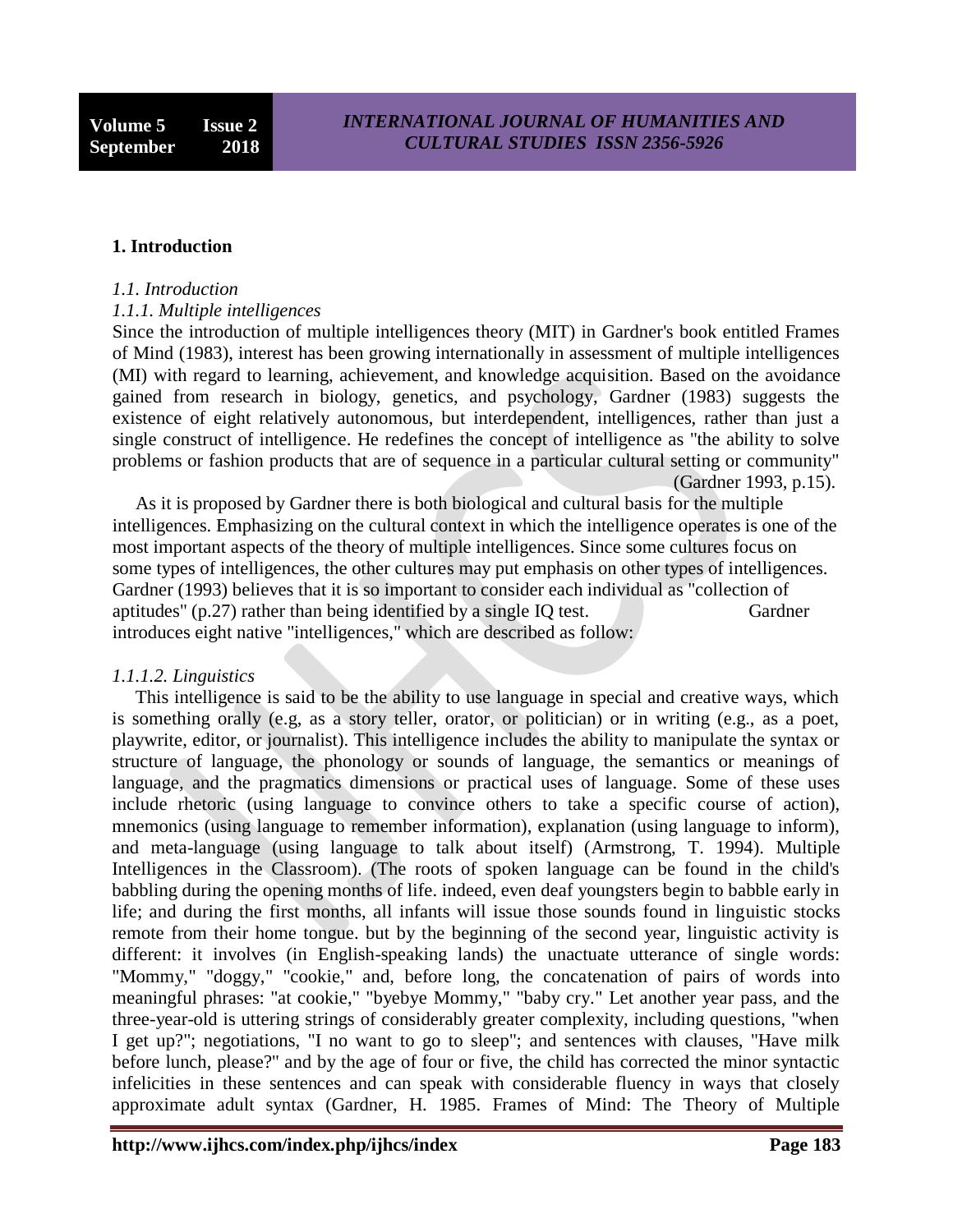Intelligences)).

## *1.1.1.3. Logical/mathematical*

 This intelligence is said to be the ability to think rationally, often found with doctors, engineers, programmers, and scientists (Jack C. Richards and Theodore S. Rodgers 2001). It is also the capacity to use numbers effectively (e.g., as a mathematician, tax accountant, or statistician) and to reason well (e.g., as a scientist, computer program, or logician). This intelligence includes sensitivity to logical patterns and relationships, statements and propositions (if-then, cause-effect), functions, and other related abstractions. The kinds of processes used in the service of logical-mathematical intelligence include categorization, classification, inference, generalization, calculation, and hypothesis testing (Armstrong, T. 1994. Multiple Intelligences in the Classroom).

## *1.1.1.4. Spatial*

The ability to form mental models of the world, It's something that architects, decorators, sculptors, and painters are good at (Jack C. Richards and Theodore S. Rodgers 2001). Other sources define it as "the ability to perceive the visual-spatial world accurately (e.g., as a hunter, scout, or guide), and to perform transformations upon those perceptions (e.g., as an interior decorator, architect, artist, or inventor). This intelligence involves sensitivity to color, line, shape, form, space, and the relationships that exist between these elements. It includes the capacity to virtualize, to graphically represent visual or spatial ideas, and to orient oneself appropriately in a spatial matrix" (Armstrong, T. 1994. Multiple Intelligences in the Classroom).

## *1.1.1.5. Musical*

 To have a good ear for music, as is strong for singers and composers. Of all the gifts with which individuals maybe endowed, none emerges earlier than musical talent. Though speculation on this matter has been rife, it remains uncertain just why musical talent emerges so early, and what the nature of this gift might be. A study of musical intelligence may help us understand the special flavor of music and at the same time illuminate its relation to other forms of human intellect. Some feeling for the range and sources of early musical gifts can be gleaned by attending a hypothetical musical audition in which the performers are three preschool children. The first child plays a Bach suit for solo violin with technical accuracy as well as considerable feeling. The second child performs a complete aria from a Mozart opera after hearing it sung but a single time. The third child sits down at the piano and plays a simple minuet which he himself has composed,three performances by three musical prodigies. But have they all arrived at these heights of youthful talent by the same routes? Not necessarily. The first child could be Japanese youngster who has participated since age two in the Suzuki Talent Education program and has, like thousands of her peers, mastered the essentials of a string instrument by the time she inters school (Gardner, H. 1985. Frames of Mind: The Theory of Multiple Intelligences).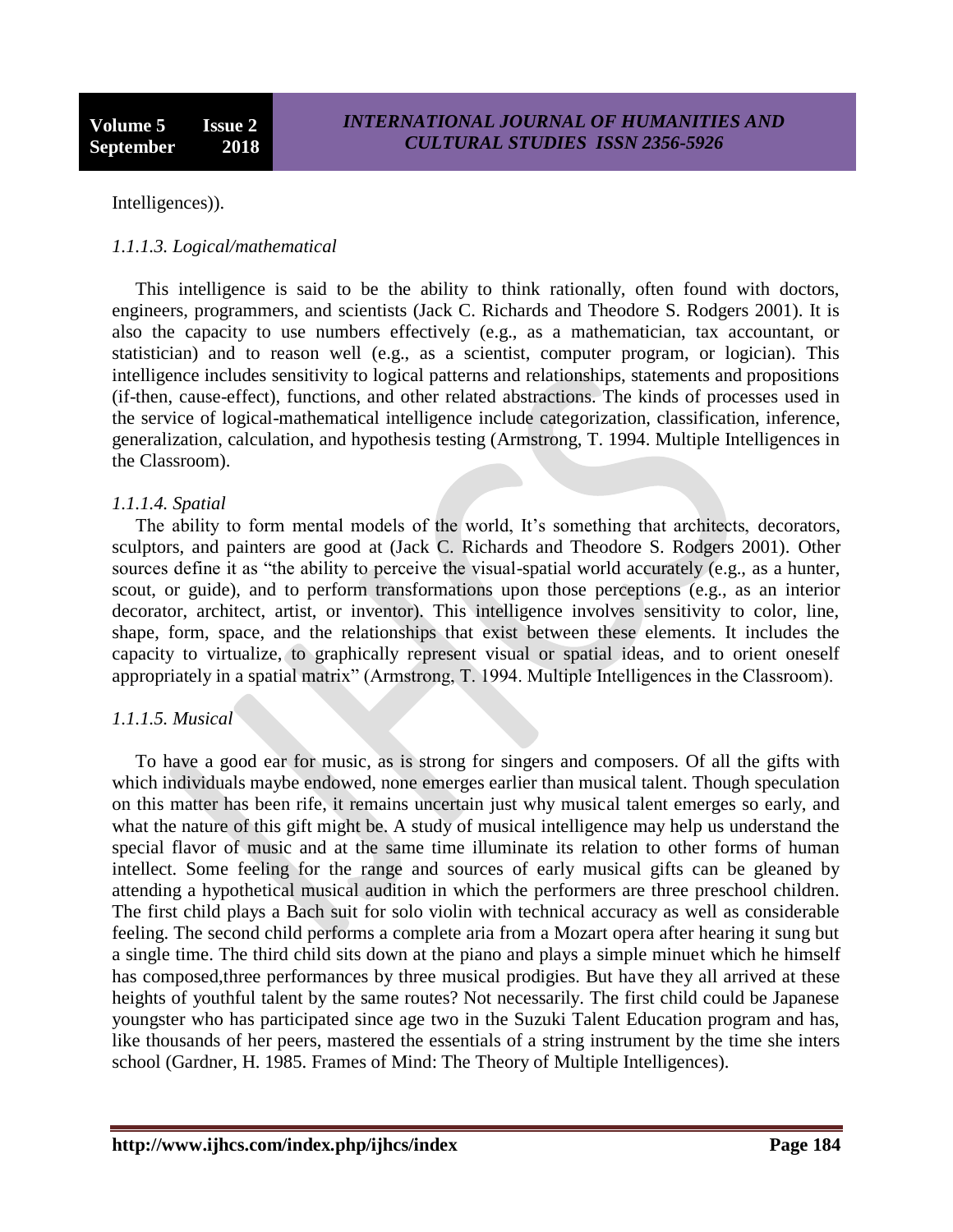## *1.1.1.6. Bodily/kinesthetic*

 It is defined as "having a well-coordinated body, something found in athletes and craftspersons" in the book "Approaches and Methods in Language" (Jack C. Richards and Theodore S. Rodgers 2001). Expertise in using one's whole body to express ideas and feelings (e.g., as an actor, a mime, an athlete, or a dancer) and facility in using one's hands to produce or transform things (e.g., as a craftperson. sculptor, mechanic, or surgeon). It is believed that this intelligence includes specific physical skills such a as coordination, balance, dexterity, strength, flexibility, and speed, as well as proprioceptive, tactile, and haptic capacities (Armstrong. T, 1994. Multiple Intelligences in the Classroom).

#### *1.1.1.7. Interpersonal*

The ability to be able to work well with people, which is strong in salespeople, politicians, and teachers (Jack C. Richards and Theodore S. Rodgers 2001).

#### *1.1.1.8. Intrapersonal*

The ability to understand oneself and apply one's talent successfully, which leads to happy and well-adjusted people in all areas of life (Jack C. Richards and Theodore S. Rodgers 2001).

## *1.1.1.9. Naturalist*

The ability to understand and organize the patterns of nature (Gardner, H. 1985. Frames of Mind: The Theory of Multiple Intelligences).

## *1.1.2. Willingness to communicate*

According to MacIntyre and Doucette (2010, p. 162), the willingness to communicate (WTC) can be conceptualized as a readiness to speak in the L2 at a particular time with a specific person, and as such, is the final psychological step to the initiation of L2 communication".

A number of factors have been investigated over the last two decades as to their influence on WTC, but more recently MacIntyre and Doucette (2010) have suggested Kuhl"s (1994) theory of action control, which has as its basis hesitation, preoccupation, and volatility, as a precursor for WTC. These Action Control factors are considered by MacIntyre and Doucette (2010) to be more the result of stable individual differences (traits) rather than dynamic situational reactions to events inside or outside the classroom.

## *1.2. Statement of the problem*

As our experience, according to some teachers' opinions about their EFL classes, it is assumed that there are differences among the students in terms of achieving the required goals and objectives of that semester. Students' tendency to communicate is one of the differences that students have. Some students are more motivated to communicate and speak in the second language classes than the others. What will be the result? The former group progress a lot in that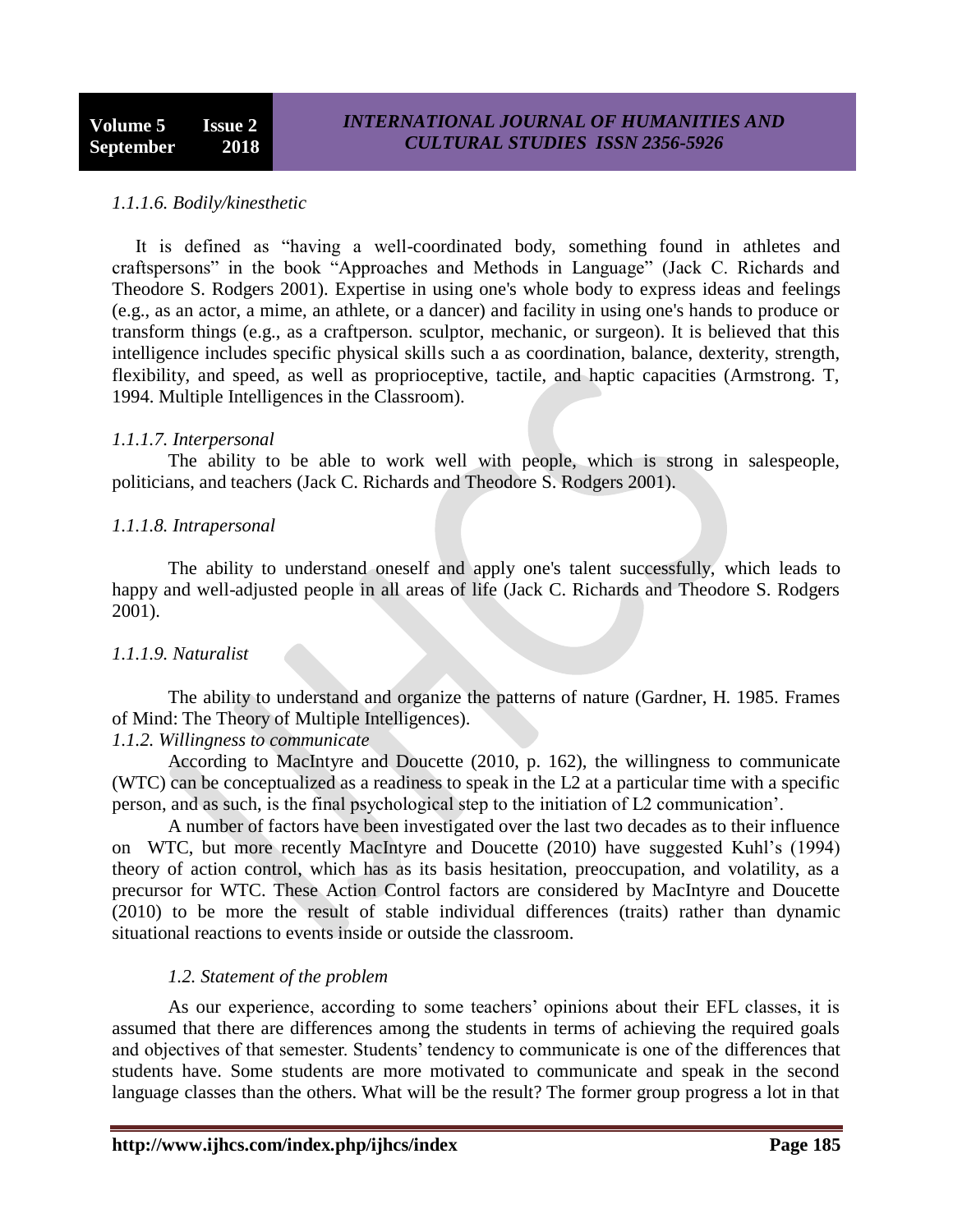special semester and the latter group students are just listeners. When the students do not have any tendency to communicate in the classroom, the will be bored after one or two semesters, or sometimes they quit learning second language. It will also be problematic for the teachers too. When the learners are not that motivated, the teachers will think that they don't like his/her classes and this can also demotivate the teachers which lead to decrease in efficiency of the total outcome of the class. In these situations the professional development will not happen for the teachers. This research aims at determining the reasons why these problems happen.

## *1.3. Significance of the study*

Willingness to communicate is the most basic orientation toward communication. Almost anyone is likely to respond to a direct question, but many will not continue or initiate interaction. This instrument measures a person"s willingness to initiate communicate. This research tends to show the reason why some students are eager to attend in communications tasks of classes and some not and suggest idea of solving these problems. This can increase the amount of EFL learners" willingness to communicate. When presented with an opportunity to use their second language (L2), some people choose to speak up and others choose to remain silent. Even after studying a language for many years, many L2 learners will not become L2 speakers. The reasons for choosing to avoid using a second language are not straightforward or simple if one takes into consideration the various individual, social, linguistic, situational, and other factors that are relevant to the decision to speak in the L2. The study helps the teachers and students understand individual differences that cause different variety of willingness to communicate.

## *1.4. Research assumptions*

Willingness to communicate is one of the most important factors in improving speaking skills of EFL learners. When students are not interested in undertaking a task, they will not be able to progress in the related domain, therefore demotivation will happen. Willingness to communicate is related to individual characteristics of the students. Individuals have different intelligences that make them be special in some behaviours and be week in some other behaviours. One of the characteristics of the individuals who posses inter-lingual intelligence is that they are socialized more than others and are interested in communicating with others, vice versa, the individuals who posses mathematical intelligences tend to be introvert. The individuals who posseslinguistic intelligences tend to speak in the classroom more than others. Both multiple intelligences and willingness to communicate is an individual issue, therefore,the researcher assumed that there is a relationship between individual differences and willingness to communicate.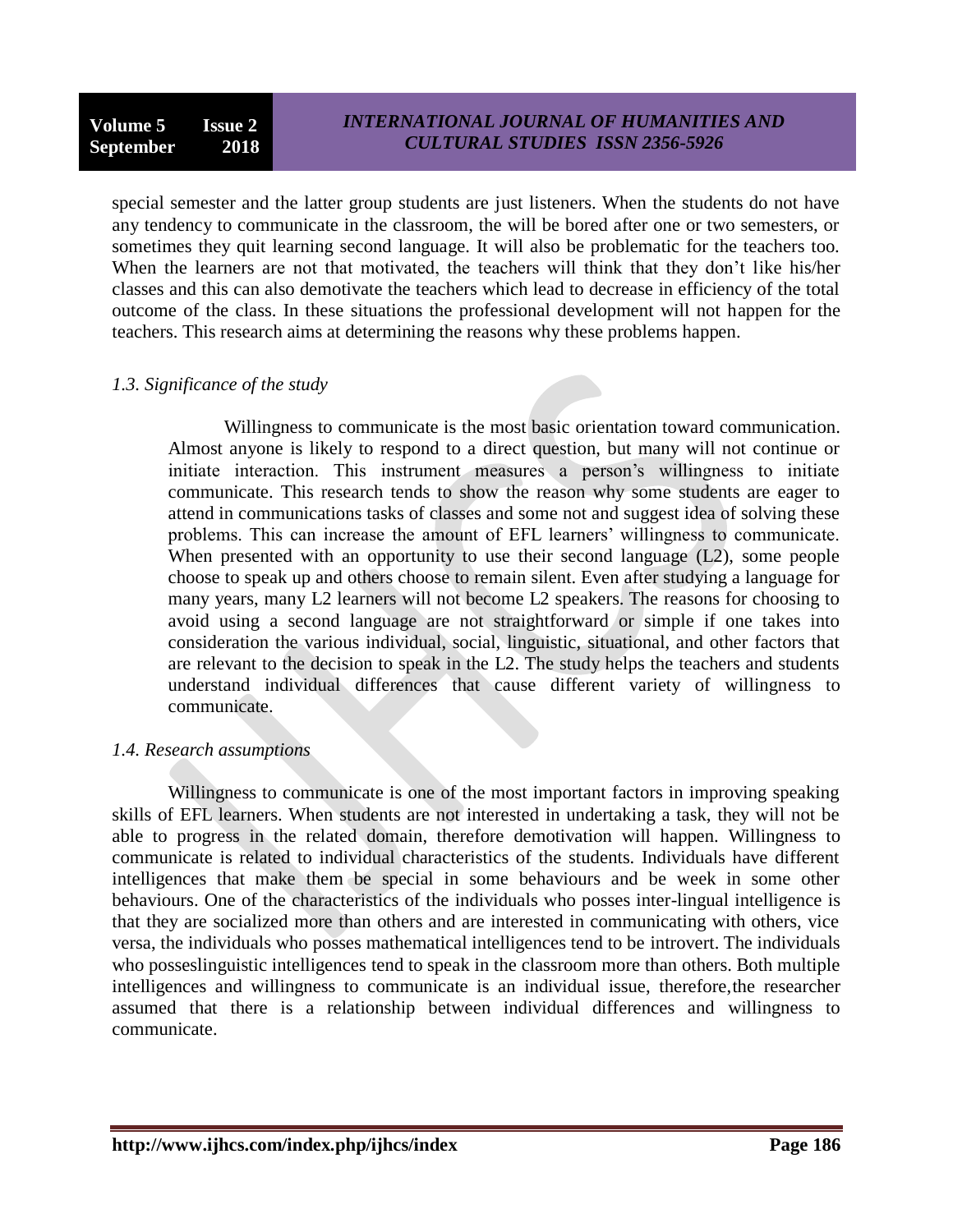## *1.5. Research questions*

1. To what extent is EFL learners" linguistics and mathematics intelligences related to their willingness to communicate?

2. Is there any difference between the individuals who posses linguistics intelligence and the ones who posses mathematical intelligence in terms of willingness to communicate?

## *1.6. Research hypothesis*

1. It seems as if by increasing mathematical intelligence the willingness to communicate decreases and by increasing linguistics intelligence willingness to communicate also increase.

2. I seems as if there is a difference between individuals possessing linguistic and mathematics intelligences in terms of willingness to communicate.

#### *1.7. Definitions of key terms*

Willingness to communicate (WTC): readiness to speak in the L2 at a particular time with a specific person.

Linguistics intelligence: To be the ability to use language in special and creative ways, which is something orally (e.g, as a story teller, orator, or politician) or in writing (e.g., as a poet, play write, editor, or journalist).

Mathematical intelligence: the ability to think rationally, often found with doctors, engineers, programmers, and scientists (Jack C. Richards and Theodore S. Rodgers 2001). Multiple intelligence: A theory of intelligence that characterizes human intelligence as having multiple dimensions that must be acknowledged and developed in education (Jack C. Richards and Theodore S. Rodgers 2001).

## *1.8. Limitations and delimitations of the study*

Every research has its own limitations and delimitations. The first limitation of the research is the sample size. Because collecting data has been done through email, therefore, shortage of time has not let the researcher have a high amount of subjects in the research. Other limitation of the study is the questionnaires. For instance, multiple intelligences questionnaire contains 119 items which is boring for the students to answer all of them. The research has also delimitations. Because the data has been collected in Iran, the researcher did not need to attend to the classes and share the questionnaires. The questionnaires were given by the administrator of Iran institute in Arak city, and the results were sent to the researcher through email (see appendix 3). Also, because the research is correlational, the researcher did not need to devote time on applying any treatment, because in correlational researchers there is no treatment.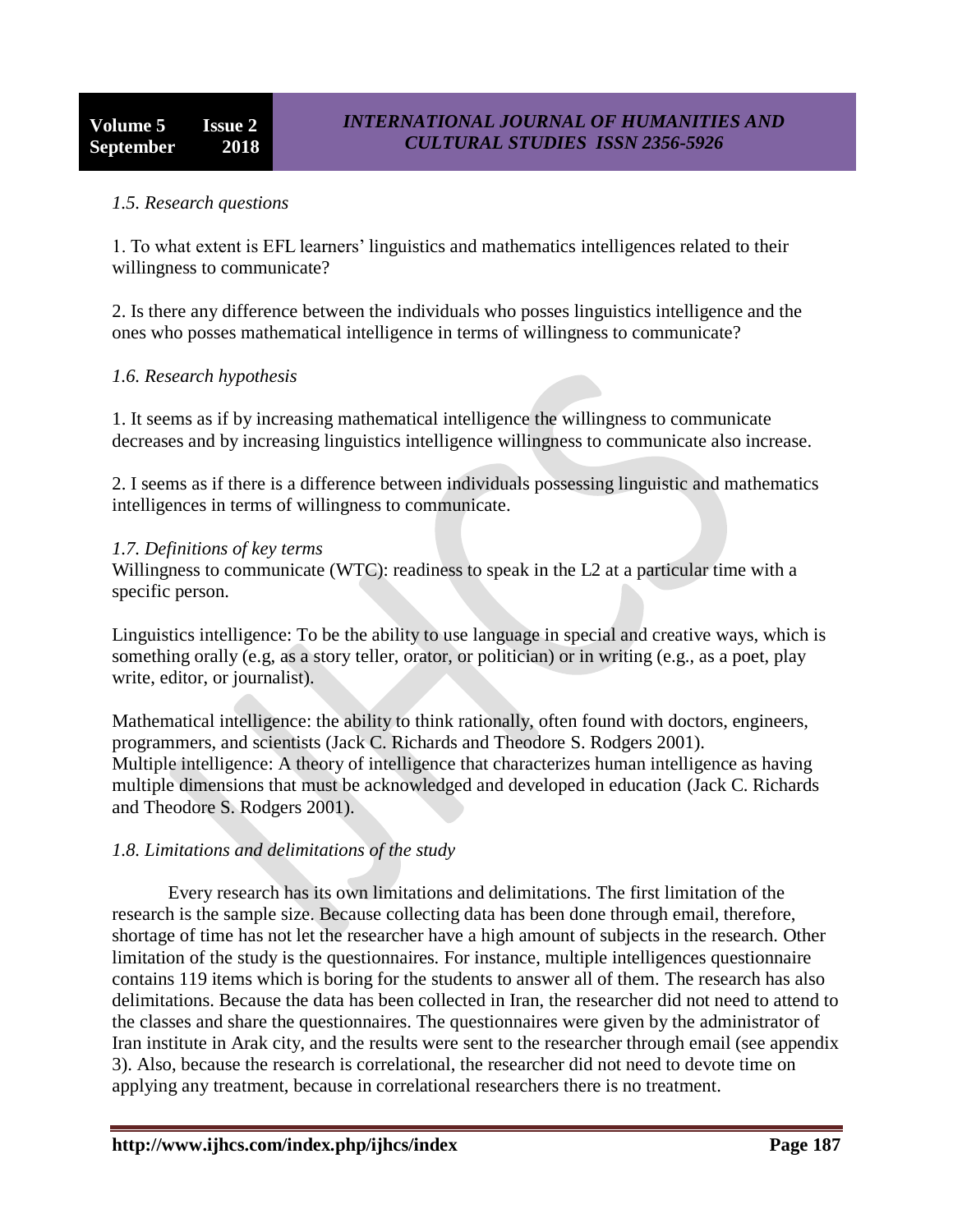#### **Theoretical background**

#### *2.1. Multiple intelligences*

Emotional Intelligence is a part of Gardner's (1993) interpersonal intelligence. Brudaldi in 1996 has said that emotional intelligence (EQ) is an intelligence by its own right (cited in Brown, 2007). He explains "emotional mind is pretty quicker than rational mind, without the hesitation thinking what to do". Therefore, he added emotional intelligence and also placed it at the highest level of Gardner's eight multiple intelligences. Intelligences interact in complex ways. None of these intelligences is said to be superior to the others and each individual has his/her own strengths and weaknesses. Gardner asserts that these intelligences rarely operate independently and they complement each other to solve a problem and overlap while an individual develops language skills (Brualdi, 1996).

 It has been claimed by Gardner that the list of intelligences may include more intelligences. It has been suggested by Armstrong that a list of proposed intelligences which includes spirituality, moral sensibility, sexuality, intuition, creativity, olfactory perception, etc; however, these intelligences must meet Gardner's eight criteria to be accepted as different types of intelligence. Gardner"s MI has rapidly been incorporated into school curriculum since its emergence in 1983, in educational systems across the United States and other countries (Christine, 2003). I have talked with lots of teachers and many of them accept MI theory and are attempting to teach students in the manner that will enhance their dominant intelligence(s).

 Also lots of writing in the area of second language learning and teaching focuses on differences between learners and the need to develop more student-centered learning programs. This emphasis is repeated by learning style researchers, who have made a significant contribution to language teaching by increasing our awareness of the need to take individual learner variations into consideration and to diversify classroom activities in order to research a wider variety of learners, but it takes time. The idea of incorporating alternative teaching methods into a course curriculum is a key point in Howard Gardner's theory of multiple intelligences. Gardner (1983) encourages the use of alternative teaching strategies that are student-centered rather teacher-centered. MI offers an enriched way of seeing the world that can expand your thinking about human success. It gives you the chance to discover, value and enhance the talents of all learners, not just those who are suited to 'traditional' schooling. And it provides a means to improve self-esteem, self-motivation and independence, which can then lead to raise academic standards and life success (Baum, S., and Viens. J., and Slatin, B. , 2005). MI theory is used as a lens through which educators reflect on their practices in order to extend what they currently do well and to better met the diverse needs of their students. MI theory provides a useful vocabulary for collegial discussion and for conversations with parents, and helps teachers and parents understand, celebrate, and use their students' and children's unique ways of knowing.

 According to some studies in 1904, the minister of public instruction in Paris asked the French psychologist Alfred Binet and a group of colleagues to develop a means of determining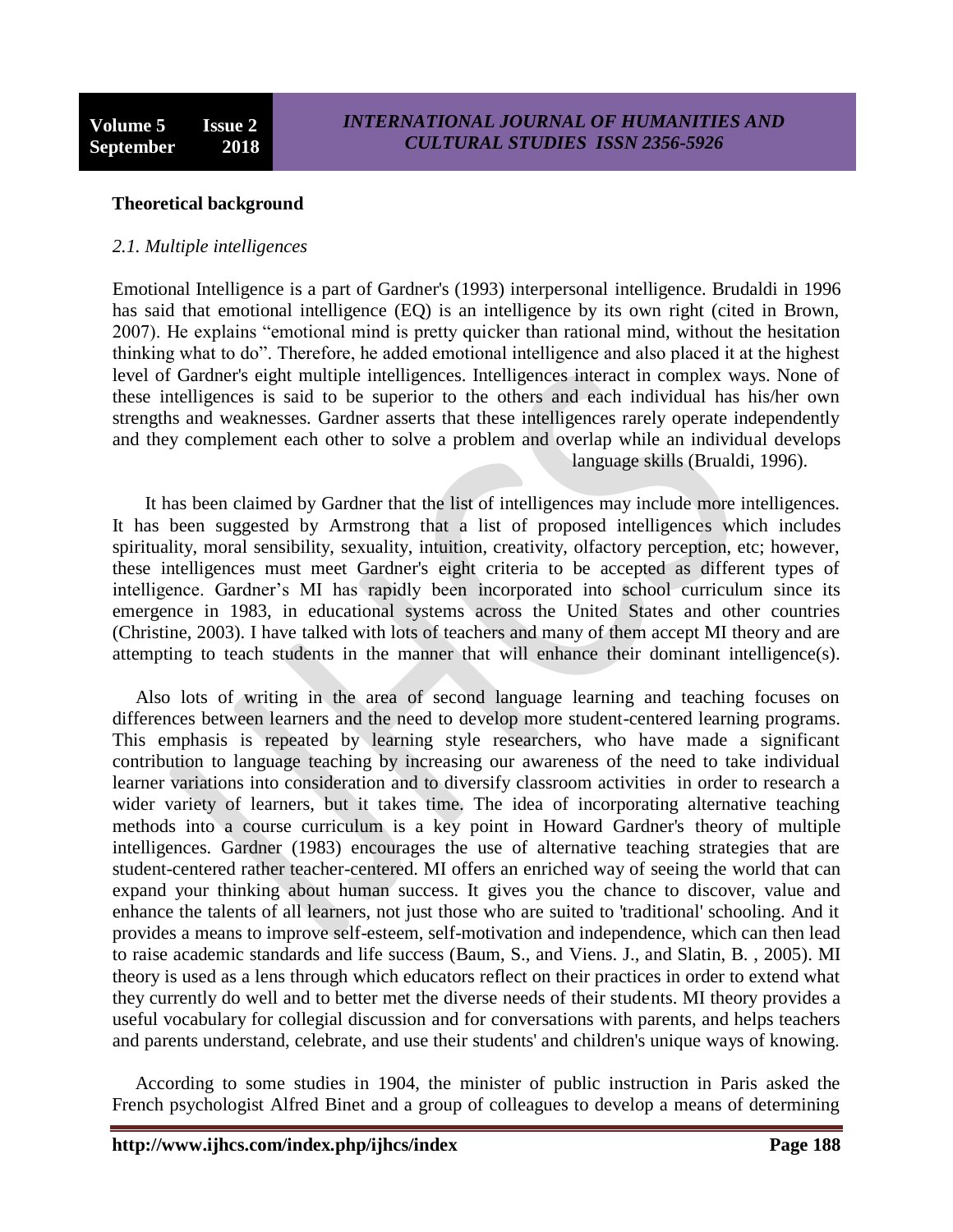which primary grade students were "at risk" for failure so these students could receive remedial attention. Out of their efforts came the first intelligence tests. Imported to the United States several years later, intelligence testing became widespread, as did the notion that there was something called "intelligence" that could be objectively measured and reduced to a single number or "IQ" score. Almost 80 years after the first intelligence tests were developed, a Harvard psychologist named Howard Gardner challenged this commonly held belief. Saying that our culture had defined intelligence too narrowly, he proposed in the book *Frames of Mind* (Gardner 1993) the existence of at least seven basic intelligences. More recently, he has added an eighth and discussed the possibility of a ninth (Gardner, 1999). In his theory of multiple intelligences (MI theory), Gardner sought to broaden the scope of human potential beyond the confines of the IQ score. He seriously questioned the validity of determining intelligence through the practice of taking individuals out of their natural learning environment and asking them to do isolated tasks they'd never done before-and probably would never choose to do again. Instead, Gardner suggested that intelligence has more to do with the capacity for (1) solving problems and (2) fashioning products in a context rich and naturalistic setting (Armstrong, T. 1994)

Some stories about MI have been mentioned as follow:

Most of us are familiar with the story of the Blind Men and the Elephant, a tale that comes to us from ancient India. In this story, a king presented an elephant to a number of blind men in his community and asked each to say what he thought it was. The first man touched the side of the beast and answered, "A Wall." The second walked up and felt a leg, and replied, "no, this is a pillar." A third man encountered the tail and cried out, "This is certainly not a wall nor a pillar! It's a rope!" A fourth man latched on to an ear and exclaimed: "You are all wrong! It's a piece of cloth!" And the men began arguing and fighting among themselves about who was really right. Recently, there is another related story that isn't nearly as well known. It's entitled "The Blind Educators and the Literacy Lion." In this story (which has rather fuzzier origins), a king asks several blind educators in his village to examine a new beast that has come into his possession and to tell him all about it. The first educator goes up to touch the Literacy Lion, and then runs back to the king shouting: "This beast is made up of whole words! Yes, all sorts of words, like *the* and *captain* and *sure* and *poultry* and *wizard* and tens of thousands more!" Then the king signaled for the second educator to go up to the Literacy Lion, which she did, and after some time she returned to the king saying: "This animal isn't made of whole words! It's made up of sounds! All kinds of sounds! Sounds like 'thhhh' and 'buh' and 'ahhhhh' and 'ayyyyyy' and 'juh' and many more. In fact, I counted all the sounds, and there are exactly 44! A third educator was sent to examine the beast, and he returned and acclaimed: "This creature isn't made up of sounds or whole words, it is constructed out of stories, and fables, and songs, and chants, and poems, and storybooks, and Big Books, and board books, and novels, and plays, and whole libraries full of living, exciting tales, and lots more besides!" Finally, a fourth educator was sent, and she came back saying: "They're all wrong! This beast is made up of whole cultures, people crying out for out for freedom and power, and it's about understanding who we are and what we're capable of, and how each of us can speak, and read, and write with our own voices, and in this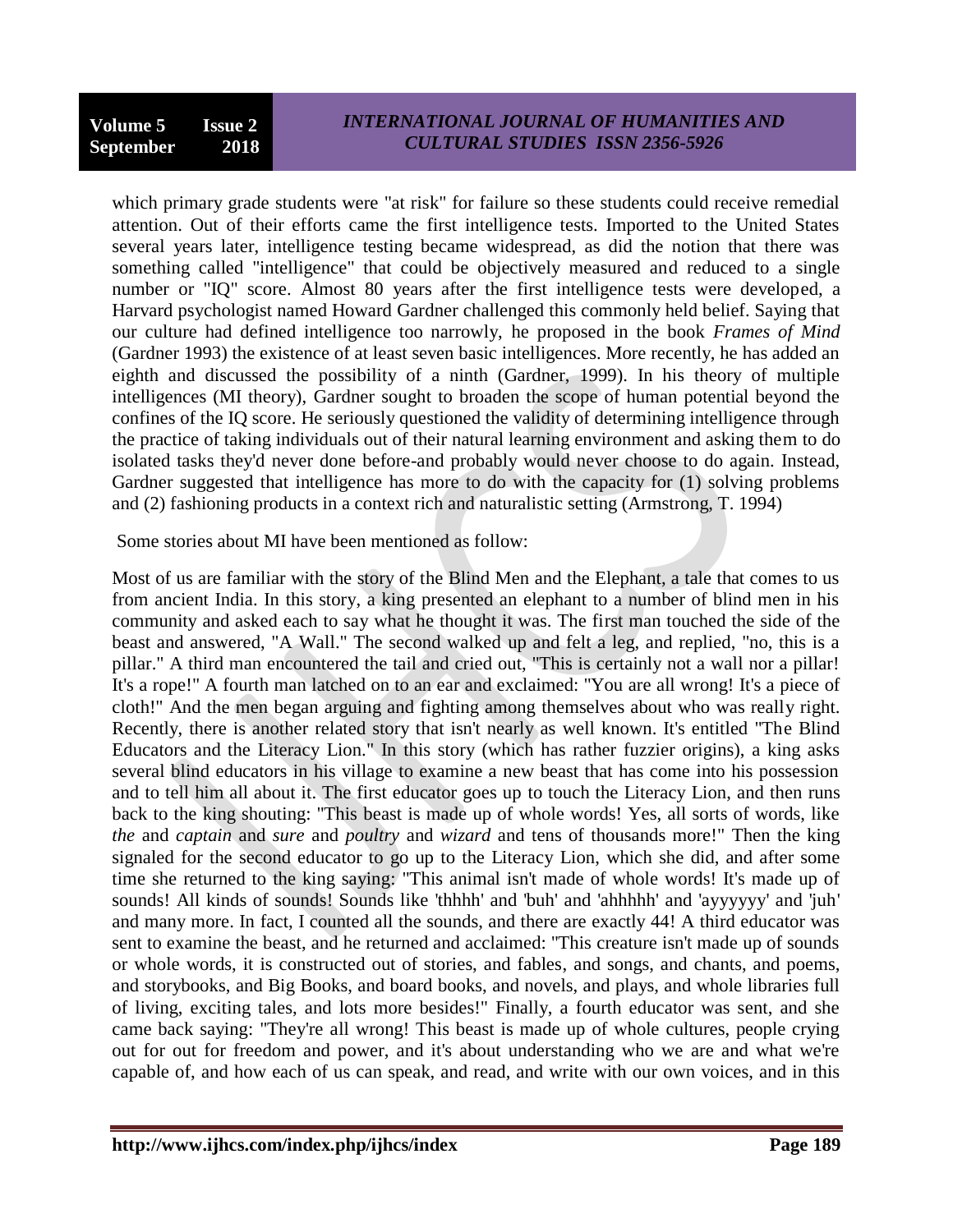**Volume 5 Issue 2 September 2018**

way contribute to the good of all." And with this final assessment, the educators proceeded to dispute heatedly among themselves.

By now, you will have probably recognized that this story is a thinly disguised attempt to describe the history of literacy acquisition and the teaching of reading and writing over the past several decades in the United States and elsewhere. Corno et al. (2002) noted that the construct of a single overarching general ability is widely accepted. They report that today there are approximately 120 different measures of general ability. Yet they also acknowledge that not all scholars are in agreement, and they cite in particular the work of Harvard Gardner and Robert Sternberg. The Multiple Intelligences Theory and its applications in the educational settings are growing so rapidly. Many educators such as Armstrong (2002) began to use MI-Based Instruction as a way to overcome the difficulties which they encounter with their students as a result of their individual differences and their learning styles. The Multiple Intelligences Theory can be applied to educational settings. The theory is very flexible and it can be adapted to the context in which it is applied. Using the MI theory in education involves using it as a content of instruction and as a means of conveying this content at the same time. This indicates that using the MI Theory can take many forms (Hosseini, S. 2011). In teaching English, Multiple Intelligences-Based Instruction can be effective in many ways: first of all, the students are given many options and opportunities to express themselves in the English language. To base the instruction of the English language on the MI Theory means that the teacher should use a variety of teaching strategies which should be used in a way that makes this instruction address the intelligences which the students possess. In this way, the English language is taught in a natural atmosphere (Armstrong, 1994).

As Gardner (1993) believes, intelligences can be improved, modified, trained and even changed. In fact, human ability and intelligences are flexible and can be guided. Gardner (2003) also mentions that MI should not be an educational goal in itself. Educational goals need to reflect one"s own values and these can never come directly from a theory. From the very beginning, Gardner did not set on proposing new educational settings, and it can be considered as the byproduct of his theory (Gardner, 1999).

Armstrong (1994) explains the application of MI in the classroom. He accepts the mentioned theory as the theory of education and learning trend that can be support curriculum designers and educators with opportunity to apply it in educational settings. He provides several teaching for the application of each of the eight intelligences in the classroom. He also assumes that applying such strategies can improve the performance of learners in that domain. In the classes that are governed by the MI theory, students are to be treated as individuals who bear different combinations of abilities which are of value and are in need of being recognized and natured (Hosseini, S. 2011). Multiple Intelligences" approaches to literary expression in classrooms are to be invited as well. In these classes, the variety of forms of mental representation should be honored and students should have the opportunity to show what they have understood and what they have not, in ways that are comfortable to them (Hosseini, S. 2011). Multiple Intelligence is said to be a learner-based philosophy that characterizes human intelligences as having multiple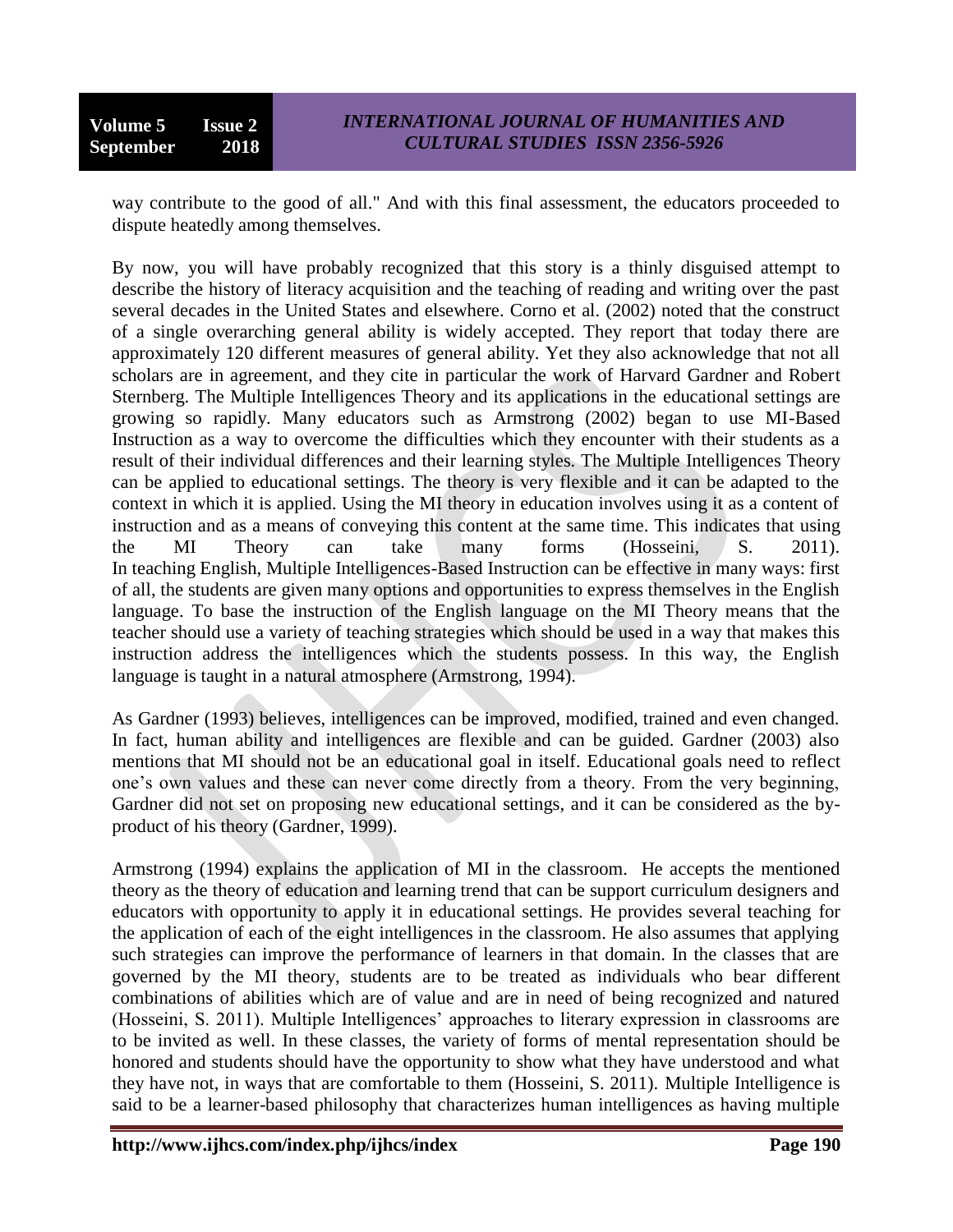dimensions that must be acknowledged and developed in education. Traditional IQ or intelligence tests are based on a test called the Stanford-Binet, founded on the idea that intelligence is a single, unchanged, inborn capacity. However traditional IQ tests, while still given to most schoolchildren, are increasingly being challenged by the MI movement. MI is based on the work of Harward Gardner of the Harvard Graduate School of Education (Gardner 1993). Gardner notes that traditional IQ tests measure just logic and language, but the brain has other equally important types of intelligence. Gardner argues that all humans have these intelligences, but people are different in the strengths and combinations of intelligences. It is believed by him that all of them can be enhanced through training and practice. So MI belongs to a group of instructional perspectives that focus on differences in teaching. Learners are viewed as possessing individual learning styles, different preferences, or different intelligences. Gardner (1993) proposed a view of natural human talents that is labeled the "Multiple Intelligences Model". This model is one of a variety of learning style models that have been proposed in general education and have subsequently been applied to language education. Gardner claims that his view of intelligence(s) is culture-free and avoids the conceptual narrowness usually associated with traditional models of intelligence (e.g., the Intelligence Quotient testing model)(Jack C. Richards and Theodore S. Rodgers 2001).

#### *2.2. Willingness to communicate*

A number of factors have been investigated over the last two decades as to their influence on WTC, but more recently MacIntyre and Doucette (2010) have suggested Kuhl"s (1994) theory of action control, which has as its basis hesitation, preoccupation, and volatility, as a precursor for WTC. These Action Control factors are considered by MacIntyre and Doucette (2010) to be more the result of stable individual differences (traits) rather than dynamic situational reactions to events inside or outside the classroom.Willingness to communicate (WTC) is an individual"s volitional inclination toward actively engaging in the act of communication in a specific situation, which can vary according to interlocutor(s), topic, and conversational context, among other potential situational variables. Previously published research studies have investigated the trait or situational/contextual nature of WTC, but most have been limited geographically to countries such as Canada, Japan, Korea and China and their participants were either EFL (English as a Foreign Language) students studying English in their own countries or Study Abroad students who were not intending to stay permanently in an English speaking country.

## *3. Methodology*

## *3.1. Participants*

The participants in the research are twenty students who study in Iran English institute in Arak city, Iran. The students are all male and their ages are 22 years old and their levels are intermediate.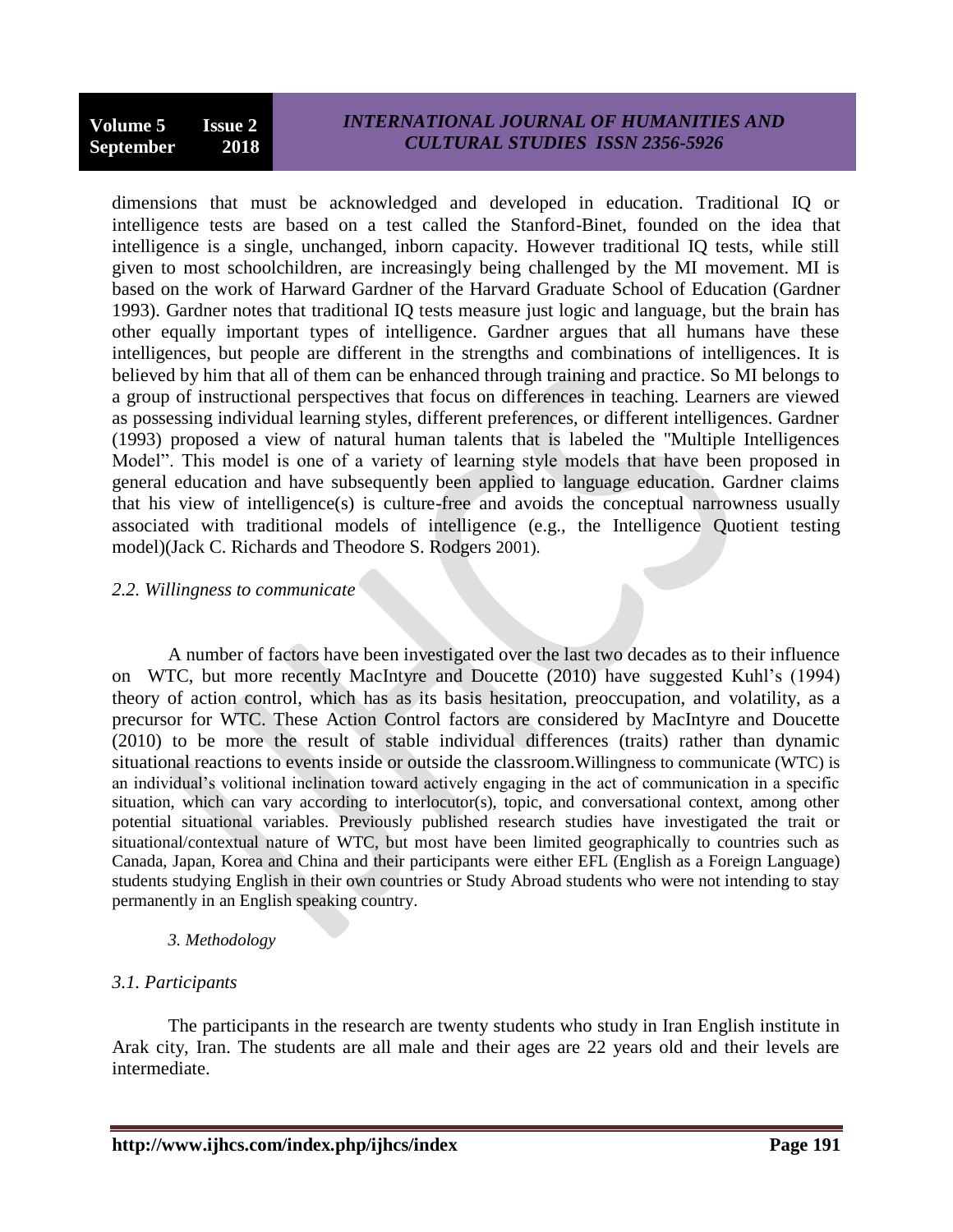#### *3.2. Instrumentation*

The instrument used is the Multiple Intelligence Developmental Assessment Scales (MIDAS), a commercially designed instrument which was designed by Shearer in 1996. To understand the students' willingness to communicate, Collecting the data occurred over a period of two months, the duration of this particular English course, and consisted of (a) a WTC questionnaire, administered on Day 1 of the study; (b) eight classroom observations, carried out once-weekly in two hourly sessions; (c) six audio recordings of group and pair work, carried out once-weekly over three weeks, and (d) a 40–60 min interview with each participant in the last week.

Three stages of data collection

| Stage 1                    | Stage 2                                        | Stage 3                      |
|----------------------------|------------------------------------------------|------------------------------|
| Week 1                     | Week 1-8                                       | Week 8                       |
| Self-report questionnaires | Classroom observation $(8.2)$<br>h/four weeks) | interviews with participants |
|                            | Pair/group work (six<br>sessions/three weeks)  |                              |

#### Table 4.1 *Stages of Data Collection*

 About the first stage The self-assessment questionnaire measures a person's willingness to initiate communication. It contained 20 situations in which a person might choose to communicate or not to communicate. The learners had completely free choice. They were supposed to indicate the percentage of times they would choose to communicate in each type of situation. In other words, the students indicated in the space at the left of the item what percent of the time they would choose to communicate (0=Never to 100=Always). The face validity of the instrument is strong**,** and the results of extensive research indicate the predictive validity of the instrument. Alpha reliability estimatesfor this instrument have ranged from .85 to well above .90. Of the 20 items on the instrument, 8 are used todistract attention from the scored items. The twelve remain items generate a total score, 4 context-type scores, and 3 receiver-type scores. The sub-scores generate lower reliability estimates, but generally high enough to be used in research studies (See Appendix 2).

## *3.3. Procedure and design*

To conduct the research, researcher at first makes sure of the level and ages. Then the students are given MIDAS questionnaire and the results are documented. Second, the students are given test of WTC. As mentioned previously, Collecting the data occurred over a period of two months, the duration of this particular English course, and consisted of (a) a WTC questionnaire, administered on Day 1 of the study; (b) eight classroom observations, carried out once-weekly in two hourly sessions; (c) six audio recordings of group and pair work, carried out once-weekly over three weeks, and (d) a 40–60 min interview with each participant in the last week. Then the results are correlated using t-test. The design of the research is correlational.

#### *4. Results*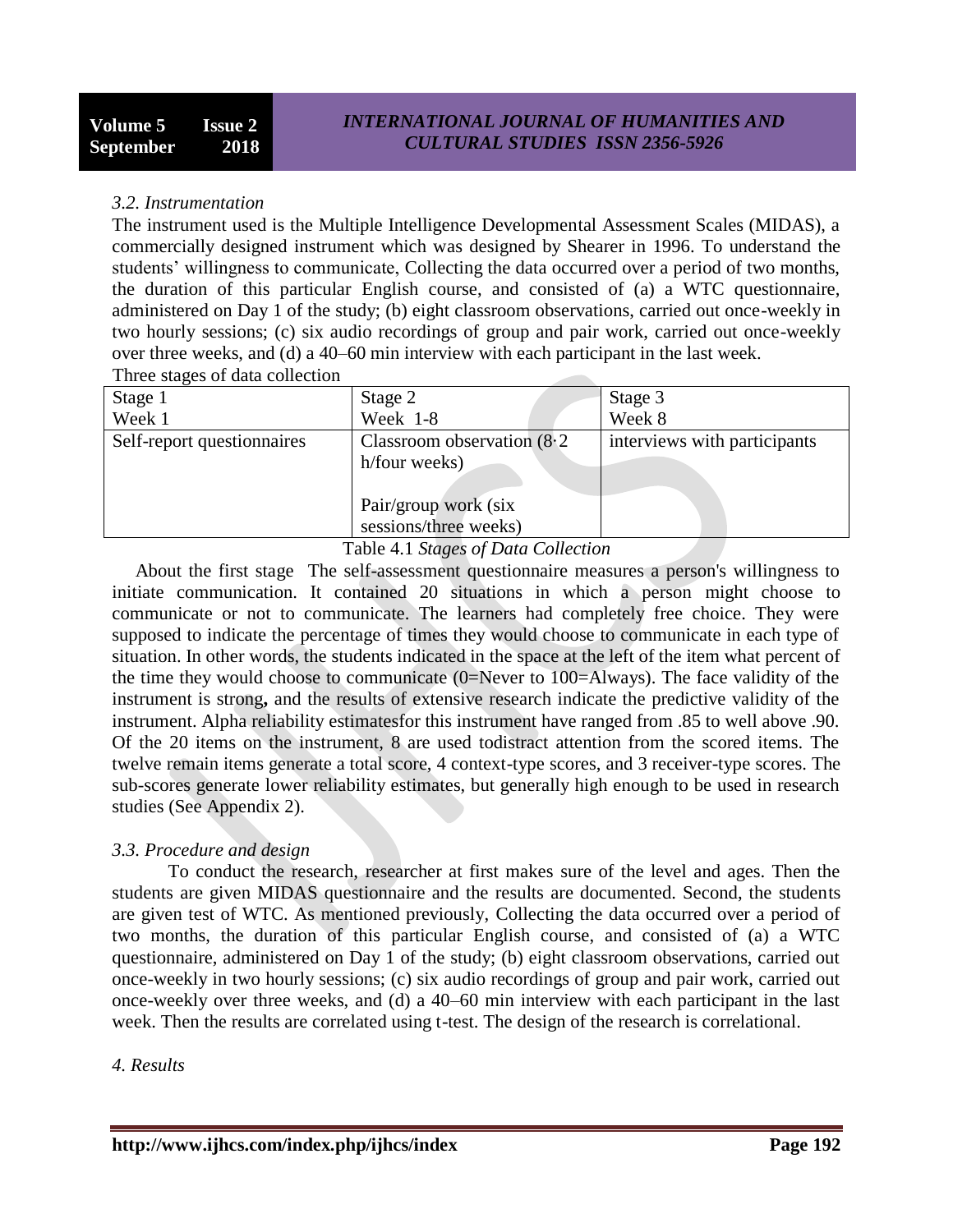Statistical analysis is an important part of this study. Statistics is a branch of methodology dealing with the collection, classification, description and interpretation of data in a research and it aims at describing deductions about the numerical features of a community. Descriptive analysis is the most important part of analysis in this research. The first step in analyzing data and description of features of subjects is to know about differences between variables in the model. The technique used in this chapter is distribution charts and columns and also descriptive statistics such as variance, mean, etc.

|          | Std.<br>Deviati | Mea         | Maximu | Minimu |       |           |                                    |
|----------|-----------------|-------------|--------|--------|-------|-----------|------------------------------------|
| Variance | <sub>on</sub>   | $\mathbf n$ | m      | m      | Range | N         |                                    |
| 109.93   | 10.484          | 48.3        | 67     | 32     | 35    | <b>20</b> | Linguis<br>tic<br>intellige<br>nce |
| 210.685  | 14.51           | 58.0<br>5   | 86     | 39     | 47    | 20        | <b>WTC</b>                         |

Table 4.1. Descriptive Analysis of Linguistics Intelligence and Willingness to communicate



Figure 4.1. Analysis of Mean Scores in WTC and LI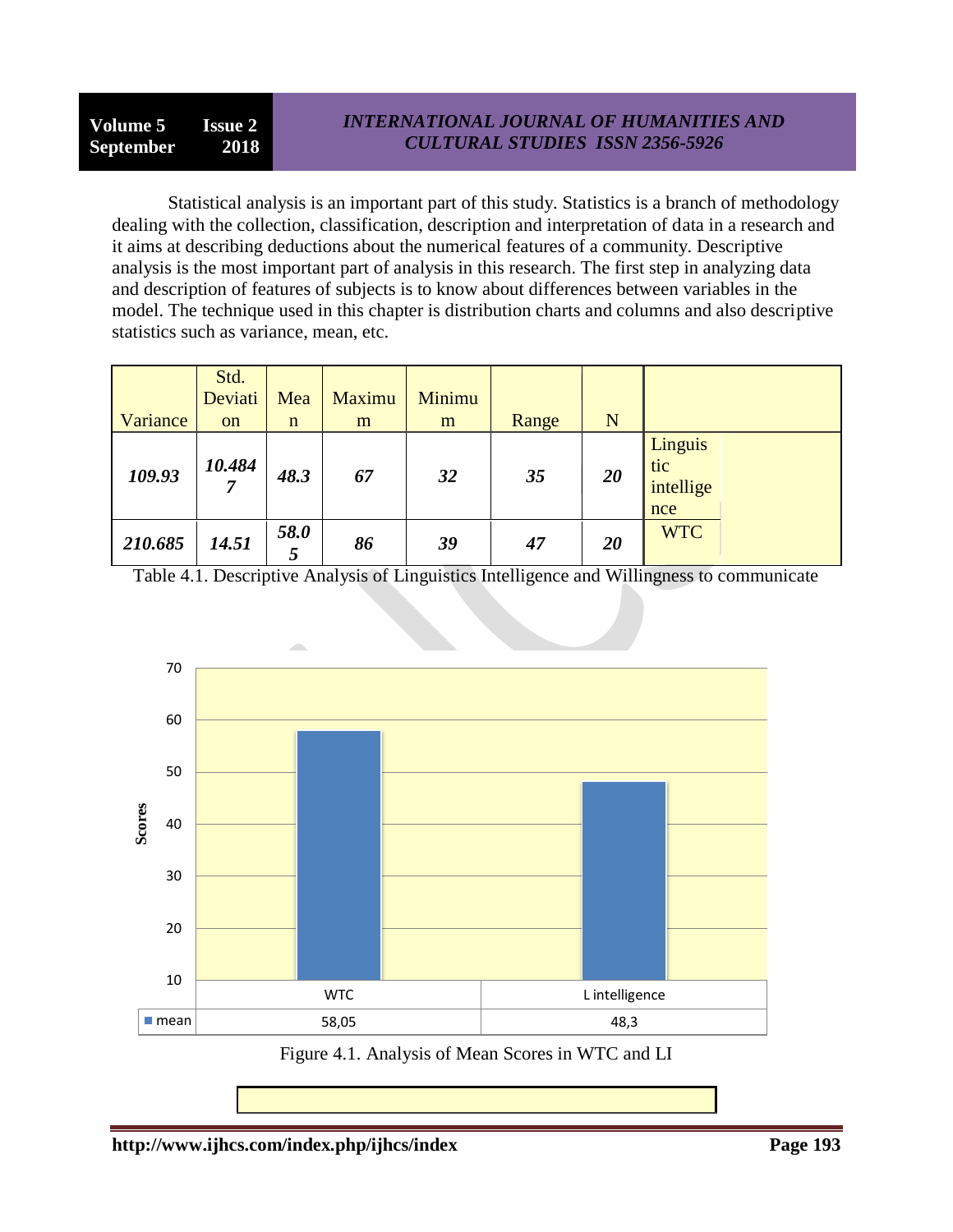| Std. Error<br>Mean | Std.<br>Deviation |    | Mean  |                  |            |
|--------------------|-------------------|----|-------|------------------|------------|
| 3.24               | 14.51             | 20 | 58.05 |                  | <b>WTC</b> |
| 2.34               | 10.4847           | 20 | 48.3  | intelli<br>gence |            |

|  |  |  | Table 4.2. Statistical Analysis of Scores in WTC and LI |
|--|--|--|---------------------------------------------------------|
|--|--|--|---------------------------------------------------------|

| Sig. (2-<br>tailed) | df |       | 95% Confidence<br>Interval of the<br><b>Difference</b> |       | <b>Paired Differences</b><br>Std.<br>Error<br>Mean | Std.<br>Deviatio | Mean |       |
|---------------------|----|-------|--------------------------------------------------------|-------|----------------------------------------------------|------------------|------|-------|
|                     |    | t     | Upper                                                  | Lower |                                                    | $\mathbf n$      |      |       |
| .000                | 19 | 1.734 | 10.65                                                  | 8.85  | .9                                                 | 4.02             | 9.75 | WTC & |

Table 4.3. Statistical Analysis of WTC and LI

According to the table 4.3., the mean scores' difference is significant, because the sig. is less than 0.05, so the null hypothesis is rejected which can be concluded as: there is a significant difference between the mean score of linguistic intelligence and willingness to communicate.

| Variance | Std.<br>Deviati<br><sub>on</sub> | Mea<br>n  | Maximu<br>m | Minimu<br>m | Range | N  |            |                              |
|----------|----------------------------------|-----------|-------------|-------------|-------|----|------------|------------------------------|
| 109.93   | 10.484                           | 31.2<br>Ĉ | 57          | 0           | 57    | 20 |            | Mathematical<br>intelligence |
| 210.685  | 14.51                            | 58.0<br>5 | 86          | 39          | 47    | 20 | <b>WTC</b> |                              |

4.4. Descriptive Analysis of Mathematical Intelligence and Willingness to Commnicate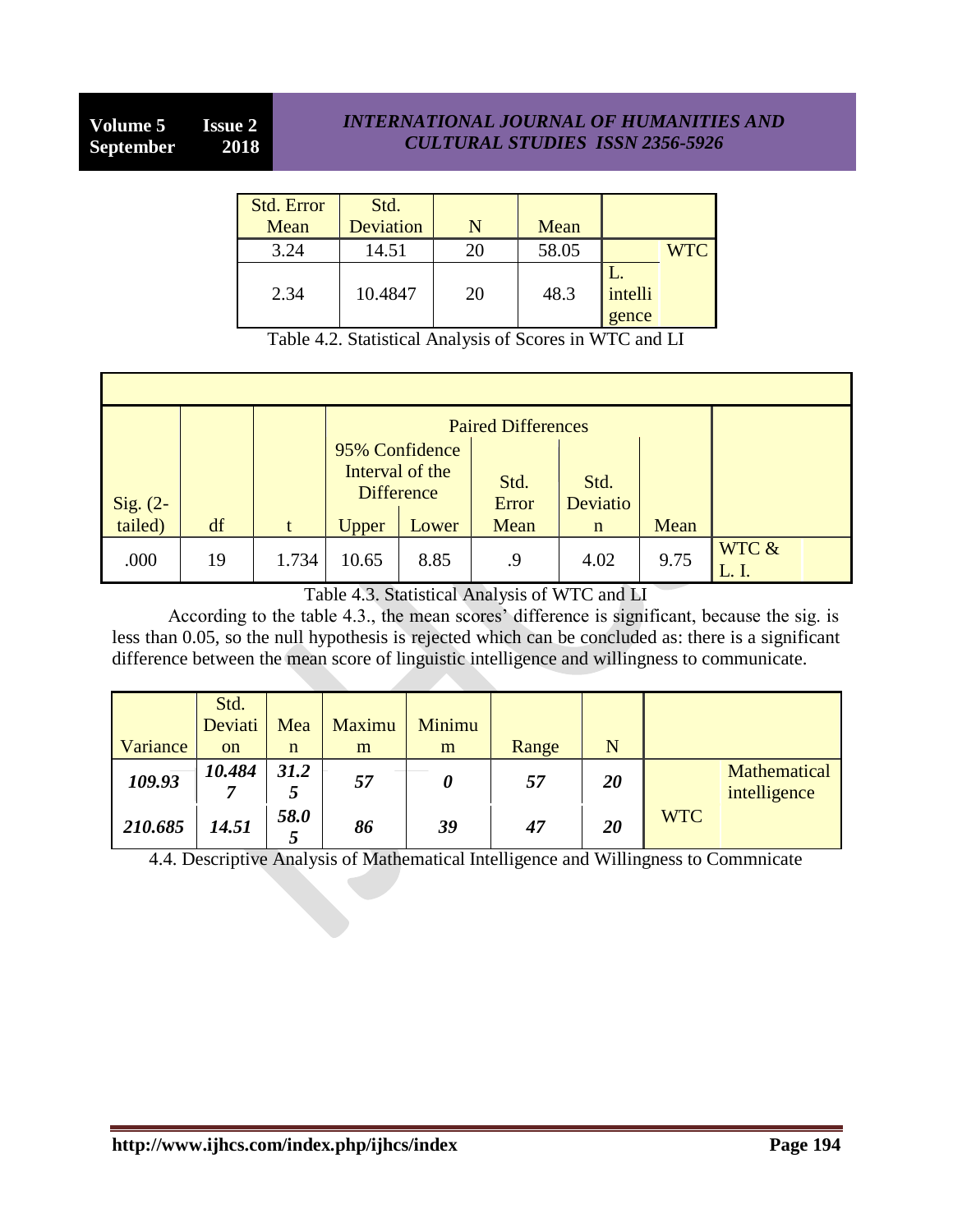

*INTERNATIONAL JOURNAL OF HUMANITIES AND*

Figure 4.2. Analysis of Mean Scores in WTC and MI

| Std. Error | Std.      |    |       |         |            |
|------------|-----------|----|-------|---------|------------|
| Mean       | Deviation |    | Mean  |         |            |
| 3.24       | 14.51     | 20 | 58.05 |         | <b>WTC</b> |
|            |           |    |       | M.      |            |
| 3.87       | 17.31     | 20 | 31.25 | intelli |            |
|            |           |    |       | gence   |            |

Table 4.5. Statistical Analysis of WTC and MI

|                     |    |       |                                   | <b>Paired Differences</b> |               |                  |      |       |
|---------------------|----|-------|-----------------------------------|---------------------------|---------------|------------------|------|-------|
|                     |    |       | 95% Confidence<br>Interval of the |                           |               |                  |      |       |
|                     |    |       | <b>Difference</b>                 |                           | Std.<br>Error | Std.<br>Deviatio |      |       |
| Sig. (2-<br>tailed) | df |       | Upper                             | Lower                     | Mean          | $\mathbf n$      | Mean |       |
| .153                | 19 | 2.675 | 27.43                             | 26.18                     | .63           | 2.8              | 26.8 | WTC & |

Table 4.6. Statistical Analysis of WTC and MI

**Volume 5 Issue 2**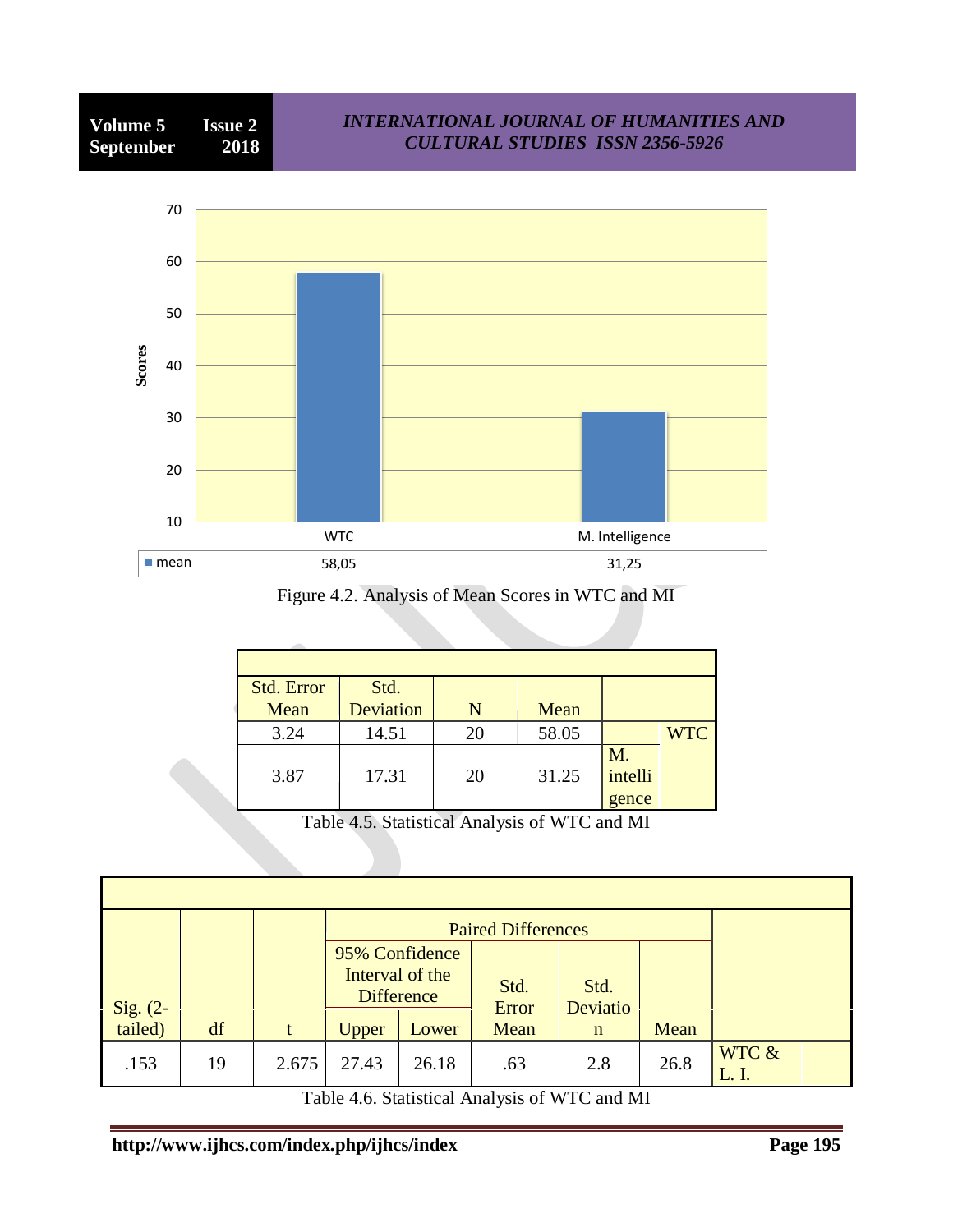**Volume 5 Issue 2 September 2018**

According to the table 4.3., the mean scores' difference is not significant, because the sig. is more than 0.05. Therefore, the null hypothesis is rejected which can be concluded as: there is not any significant difference between the mean score of Mathematical intelligence and willingness to communicate.

#### *4.1. Implications for further studies*

The study is beneficial for the teachers, and the students, and curriculum designers. It is beneficial for the teachers because they can understand the reason why some students are not that motivated to attend in class discussions and also help them solve the problems. It helps the students discover their strength and be motivated to attend class discussions and progress more in their education. Curriculum designers can benefit from this study in a way that they can implement the results of the research on the education lesson plans.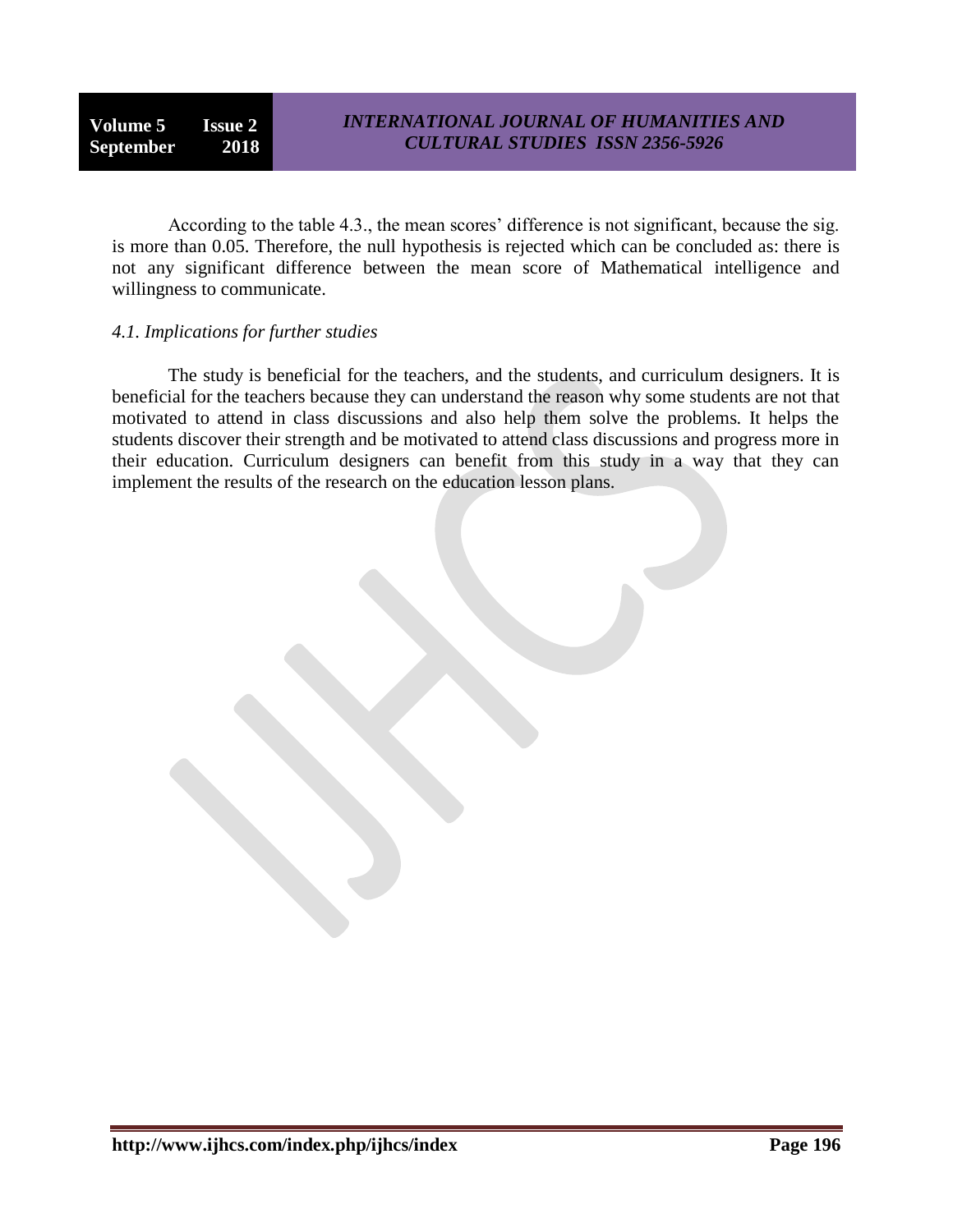#### **References**

- Amin, M. Y. M. (2017). English Language Teaching Methods and Reforms in English Curriculum in Iraq; an Overview. *Journal of University of Human Development* (UHDJ), 3(3), 578-583.
- Amin, M. Y. M. (2017). Communication Strategies and Gender Differences; A case study. *International Journal of Humanities and Cultural Studies* (IJHCS) ISSN 2356-5926, 4(3), 226-238.
- Amin, M. Y. M., & Rahimi, A. (2018). Challenges Faced by Novice EFL Teachers. *International Journal of Humanities and Cultural Studies* (IJHCS) ISSN 2356-5926, 5(1), 149-166.
- Amin, M. Y. M. (2018). The Effectiveness of "Training Course for English Teachers In Iraqi Kurdistan" and Improving Teachers" Confidence. *International Journal of Humanities and Cultural Studies* (IJHCS) ISSN 2356-5926, 5(1), 137-148.
- Armstrong, T. (1994). *Multiple Intelligences in the Classroom*. Alexandria, Va.: Association for Supervision and Curriculum Development.
- Baum, S., and Viens. J., and Slatin, B. (2005). *Multiple intelligences in the elementary classroom*: a teacher"s toolkit. Teachers college, Columbia University: New York.
- Brown, H.D, (2007). *Principles of Language Learning and Teaching*. (5<sup>th</sup> edit). United States of America: Longman.
- Brualdi, A. C. (1996). *Multiple Intelligences: Gardner's theory*. Eric Clearinghouse on Assessment and Education Washington DC, ED 410225.
- Christine, C. L. (2003). *The effects of student multiple intelligence performance on integration of earth science concepts and knowledge within a middle grades science classroom*. (MA Thesis, ED: 479329). Department of Teacher Education of Johnson Bible College

Christodoulou, J. (2009). Applying multiple intelligences. *School Administrator*, 66(2).

Corno, L., Cronback, L. J., Kupermintz, H., Lohman, D. F., Mandinach, E. B., Porteus, A. W., & Talbert, J. (2002). *Remaking the concept of aptitude: Extending the legacy of Richard E Snow*. Mahvah, NJ: Erlbaum.

Gardner, H. (1993). *Multiple intelligences: The theory in practice.* New York: Basic Books.

Gardner, H. (1983). *Frames of mind: the theory of multiple intelligences*. New York: Basic

**http://www.ijhcs.com/index.php/ijhcs/index Page 197**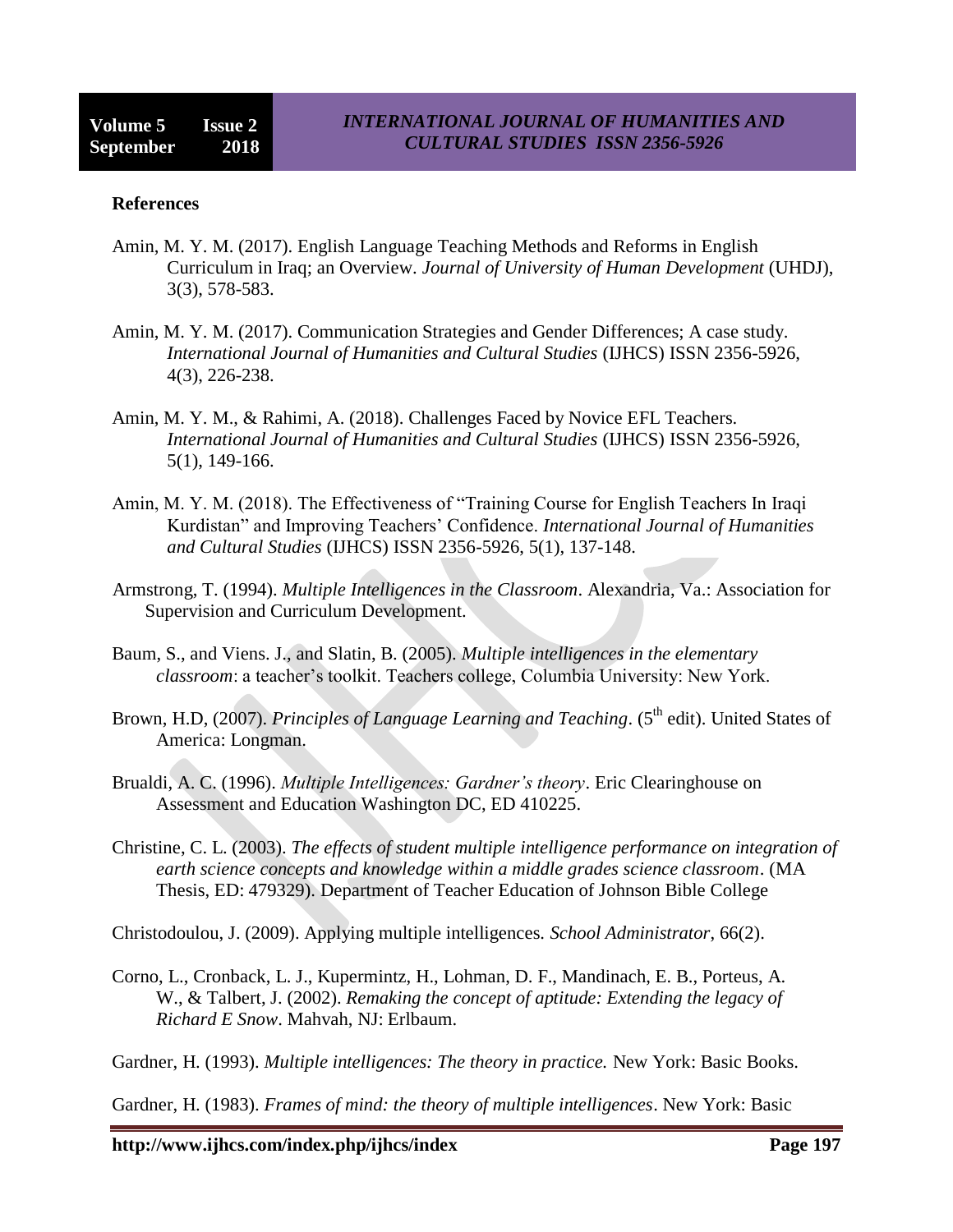Books.

- Gardner, H. (1999). *Intelligence reframed: Multiple intelligences for the first century*. New York Basic Books.
- Gardner, H. (2006). *Multiple intelligences: New horizons*. New York: Basic Books.
- Hosseini, S. (2011). *A study of the relationship between Iranian EFL learners' multiple intelligences and their performance on writing*. Unpublished master's thesis, Arak University.
- Kuhl, J. (1994). A theory of action and state orientations. In J. Kuhl& J. Beckmann (Eds.), Volition and personality (pp. 9-46). Göttingen, Germany: Hogrefe& Huber Publishers.
- MacIntyre, P. D., & Doucette, J. (2010). Willingness to communicate and action control, System, 38, 161-171.
- Richards, J. C., &Smidt, R. (2002). *Longman dictionary of language teaching and applied linguistics* (3<sup>rd</sup> ed.). London: Longman.
- Richards, J. C., & Rodgers, T. (2001). Approaches and methods in language (2<sup>nd</sup> ed.). Cambridge University Press.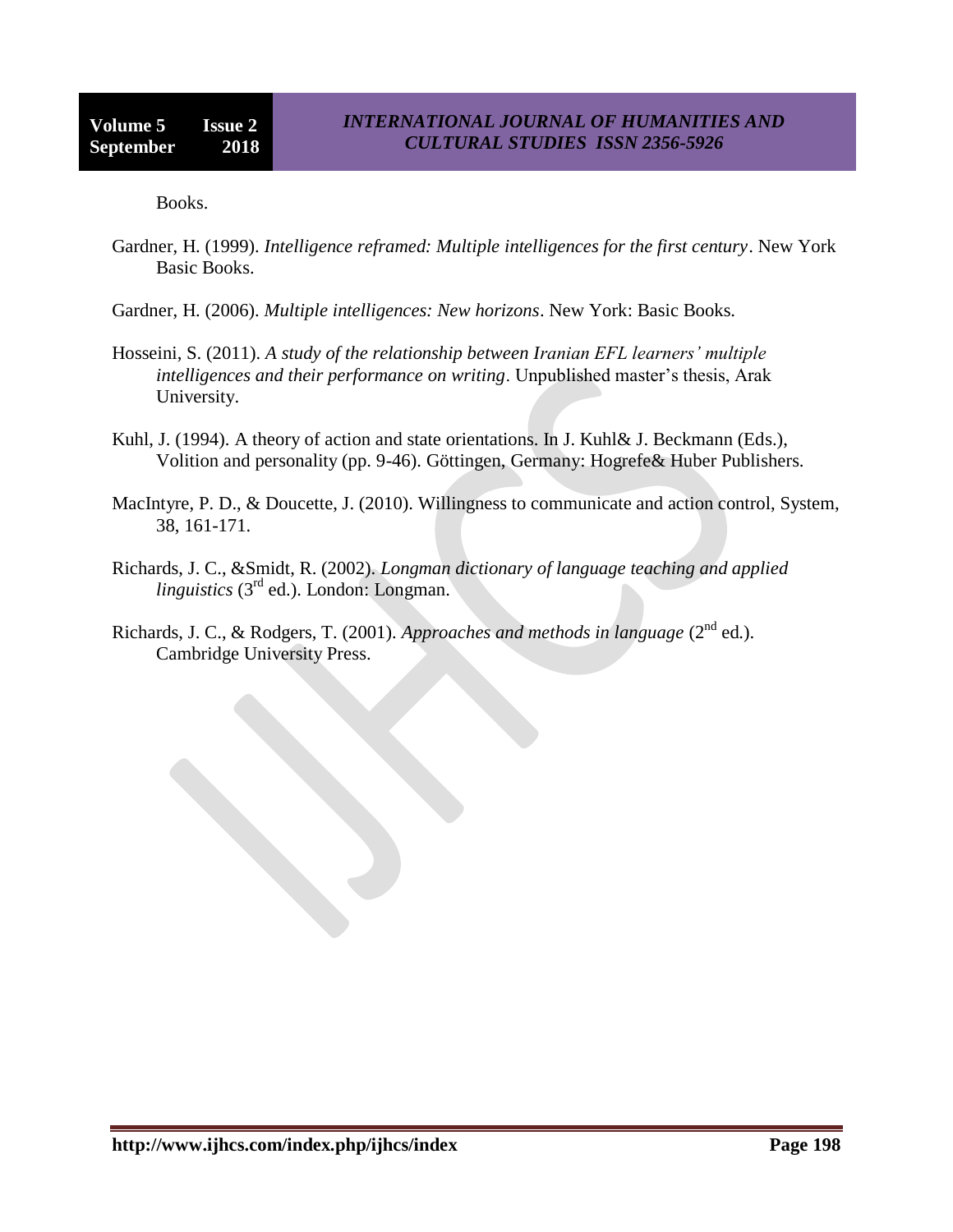# **Appendix I**

## MIDAS test **Musical**

| A little<br>Often                                         | Sometimes<br>All the time                                     | 1_As a child, did you have a strong liking for music or music classes?<br>Usually<br>I don't know |  |  |  |  |
|-----------------------------------------------------------|---------------------------------------------------------------|---------------------------------------------------------------------------------------------------|--|--|--|--|
|                                                           | 2_ Did you ever learn to play an instrument?                  |                                                                                                   |  |  |  |  |
| N <sub>o</sub>                                            | A little                                                      | Fair                                                                                              |  |  |  |  |
| Good                                                      | Excellent                                                     | I don't know                                                                                      |  |  |  |  |
|                                                           |                                                               |                                                                                                   |  |  |  |  |
| 3_ Can you sing in tune?                                  |                                                               |                                                                                                   |  |  |  |  |
| A little bit                                              | Fair                                                          | Well                                                                                              |  |  |  |  |
| Very well                                                 | Excellent                                                     | I don't know                                                                                      |  |  |  |  |
|                                                           |                                                               |                                                                                                   |  |  |  |  |
| 4_Do you have a good voice for singing with other people? |                                                               |                                                                                                   |  |  |  |  |
| A little bit                                              | Fair                                                          | Good                                                                                              |  |  |  |  |
| Very good                                                 | Excellent                                                     | I don't know                                                                                      |  |  |  |  |
|                                                           |                                                               |                                                                                                   |  |  |  |  |
|                                                           |                                                               | 5_ Did you ever play an instrument, play with a band or sing with a group?                        |  |  |  |  |
| Never                                                     | Every once a while                                            | Sometimes                                                                                         |  |  |  |  |
| Often                                                     | Almost all the time                                           | I don't know. Does not apply                                                                      |  |  |  |  |
|                                                           |                                                               |                                                                                                   |  |  |  |  |
|                                                           | 6 Do you spend a lot of time listening to music?              |                                                                                                   |  |  |  |  |
|                                                           | Every once in a while Sometimes                               | Often                                                                                             |  |  |  |  |
|                                                           | Almost all the time All the time                              | I don't know                                                                                      |  |  |  |  |
|                                                           |                                                               |                                                                                                   |  |  |  |  |
|                                                           | 7_Do you ever make up songs or write music?                   |                                                                                                   |  |  |  |  |
| <b>Never</b>                                              | Once or twice                                                 | Every once in a while                                                                             |  |  |  |  |
| Sometimes                                                 | Often                                                         | I don't know                                                                                      |  |  |  |  |
|                                                           | 8 Do you ever drum your fingers, whistle or sing to yourself? |                                                                                                   |  |  |  |  |
|                                                           | Every once in a while Sometimes                               | Often                                                                                             |  |  |  |  |
| Almost all the time                                       | All the time                                                  | I don't know                                                                                      |  |  |  |  |
|                                                           |                                                               |                                                                                                   |  |  |  |  |
|                                                           | 9_ Do you often have favorite tunes on your mind?             |                                                                                                   |  |  |  |  |
| Every once in a while                                     | Sometimes                                                     | Often                                                                                             |  |  |  |  |
| Almost all the time                                       | All the time                                                  | I don't know                                                                                      |  |  |  |  |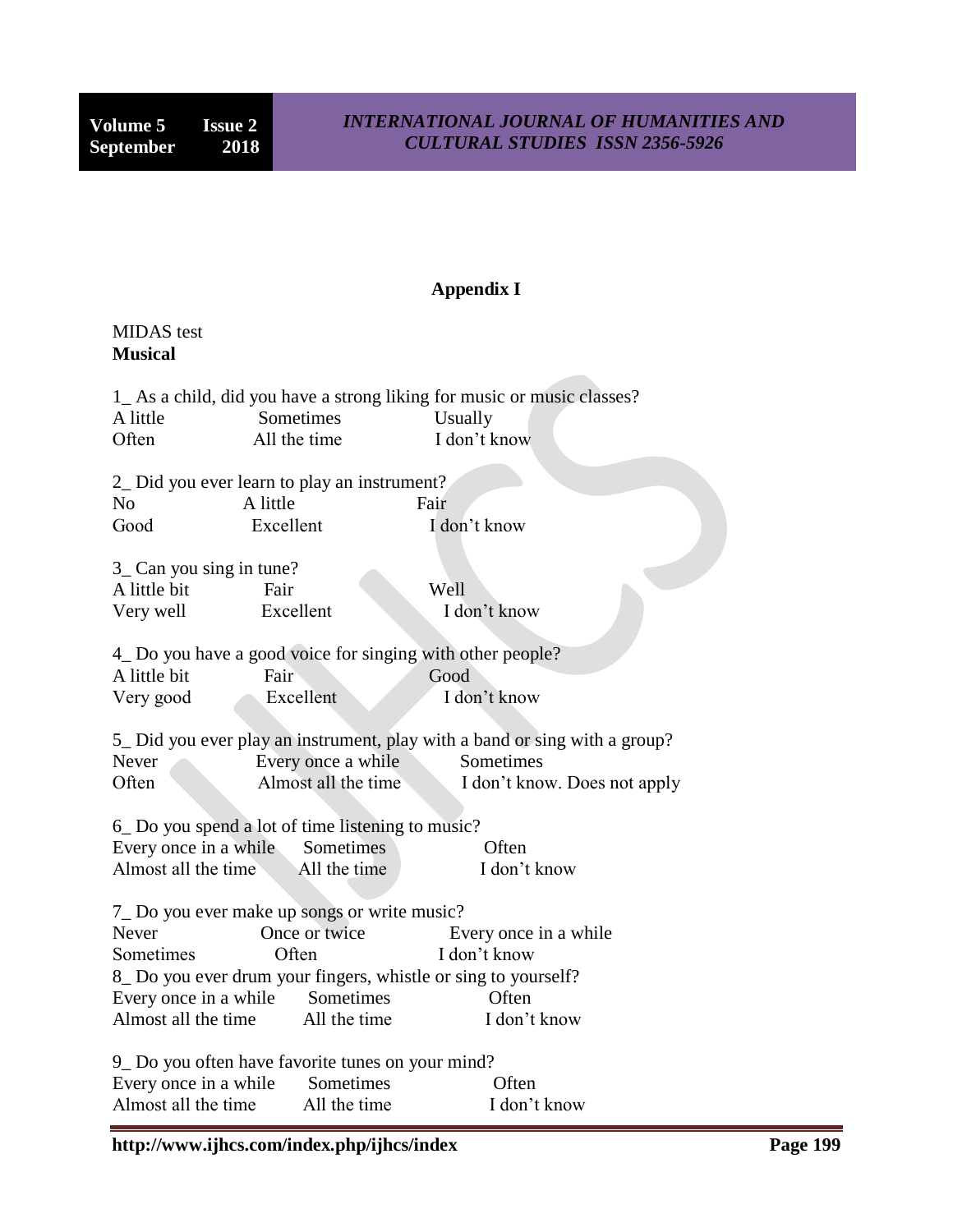| Never<br>Often                               | 10 Do you often like to talk about music?<br>Every once in a while<br>Nearly all the time | Sometimes<br>I don't know                                                                                                                           |
|----------------------------------------------|-------------------------------------------------------------------------------------------|-----------------------------------------------------------------------------------------------------------------------------------------------------|
| Fair<br>Very good                            | 11_Do you have a good sense of rhythm?<br>Pretty good<br>Excellent                        | Good<br>I don't know                                                                                                                                |
| Every once in a while<br>Almost all the time | Sometimes<br>All the time                                                                 | 12 Do you have a strong liking for the SOUND of certain instrument or musical groups?<br>Often<br>I don't know                                      |
| N <sub>o</sub><br>A good amount              | Some<br>A great deal                                                                      | 13_Do you think you have a lot of musical talent or skill that was never fully brought out?<br>A fair amount<br>I don't know                        |
| Every once in a while<br>Almost always       | 14_Do you often have music on while you work, study or relax?<br>Sometimes<br>Always      | Usually<br>I don't know                                                                                                                             |
| <b>Kinesthetic</b>                           |                                                                                           |                                                                                                                                                     |
| Not at all<br>Enjoy sports more              | A little                                                                                  | 15_ In school, did you generally enjoy sports or gym class more than other school classes?<br>About the same<br>Enjoy sports much more I don't know |
| Every once in a while<br>Almost always       | Sometimes<br>All the time                                                                 | 16_As a teenager, how often did you play sports or other physical activities?<br>Often<br>I don't know                                              |
| Never<br>Often                               | Maybe once<br>Almost all the time                                                         | 17_Did you ever perform in a school play or take lessons in acting or dancing?<br>A couple of times<br>I don't know                                 |
| athlete?                                     |                                                                                           | 18_Do you or other people (like a coach) think that you are coordinated, graceful or a good                                                         |
| N <sub>o</sub><br>Better than average        | Maybe a little<br>Superior                                                                | About average<br>I don't know                                                                                                                       |
| $etc.$ ?                                     |                                                                                           | 19_ Did you ever take lessons or have someone teach you a sport such as bowling, karate, golf,                                                      |

No Rarely Sometimes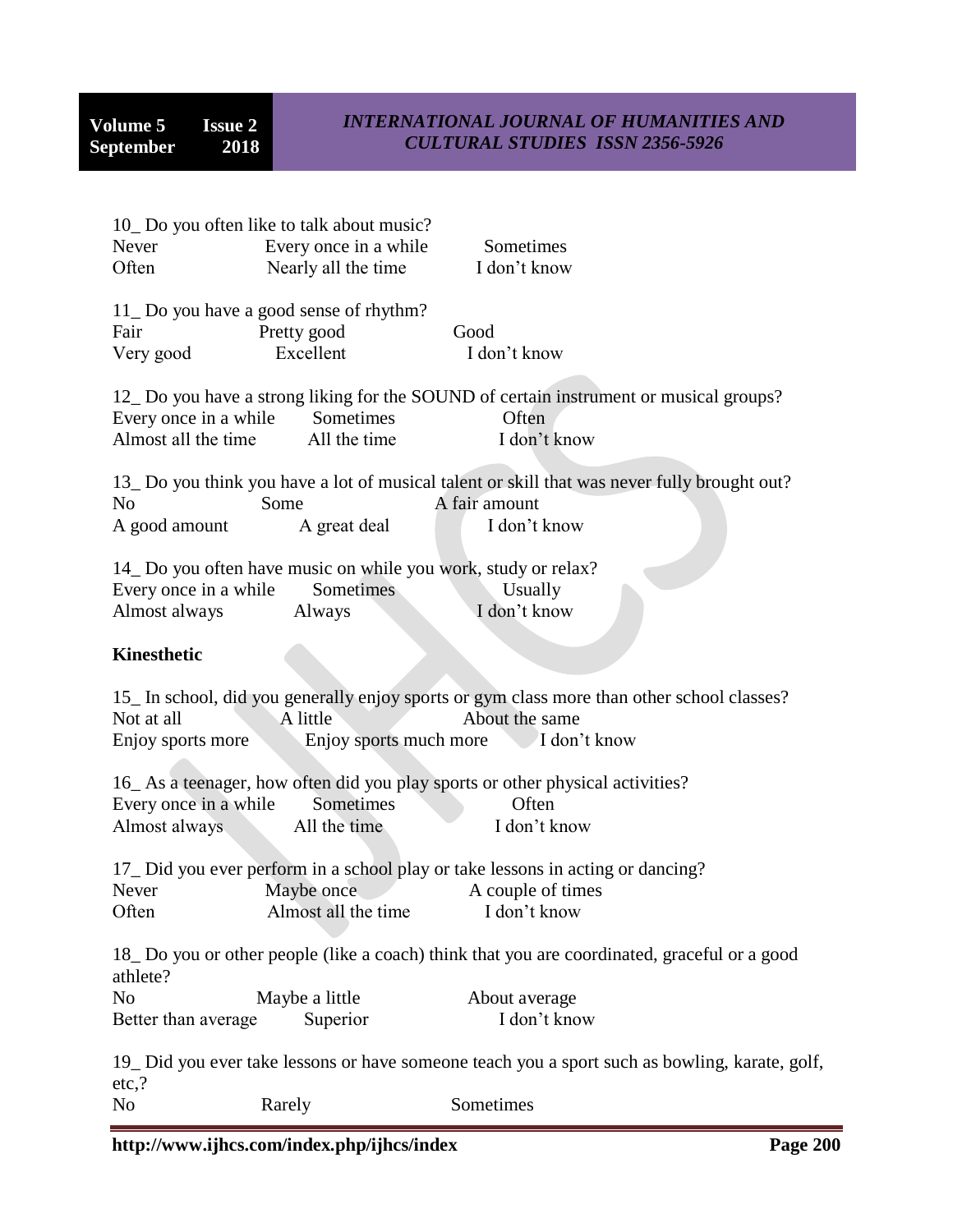**Volume 5 Issue 2**<br>**September 2018 September** 

## *INTERNATIONAL JOURNAL OF HUMANITIES AND CULTURAL STUDIES ISSN 2356-5926*

| Often                                                                        | Nearly all the time                                                                                                  | I don't know                                                                                                                                               |
|------------------------------------------------------------------------------|----------------------------------------------------------------------------------------------------------------------|------------------------------------------------------------------------------------------------------------------------------------------------------------|
| Never<br>Often                                                               | 20_Have you ever joined teams to play a sport?<br>Rarely<br>Almost all the time                                      | Sometimes<br>I don't know                                                                                                                                  |
| Rarely<br>Almost all the time<br>Not very good<br>Very good                  | 21_As an adult, do you of the do physical work or exercise?<br>Sometimes<br>All the time<br>Fair<br>Excellent        | Often<br>I don't know. Does not apply<br>22_ Are you good with your hands at things like card shuffling, magic tricks or juggling?<br>Good<br>I don't know |
| flies, typing or have good handwriting?<br>Not at all<br>Very good           | Fairly good<br>Excellent                                                                                             | 23_ Are you good at doing precise work with your hands such as sewing, making models, typing<br>Good<br>I don't know                                       |
| Preparing fancy food or sculpture?<br>Never or rarely<br>Almost all the time | Sometimes<br>All the time                                                                                            | 24 Do you enjoy working with your hands on projects such as mechanics, building things?<br>Often<br>I don't know. No opportunity                           |
| family?<br>Not at all<br>Good                                                | A little bit<br>Very good                                                                                            | 25_ Are you god at using your body or face to imitate teachers such as teachers, friends, or<br>Fair<br>I don't know                                       |
| Not at all<br>Very good                                                      | 26_ Are you a good dancer, cheerleader or gymnast?<br>Fairly good<br>Excellent                                       | Good<br>I don't know                                                                                                                                       |
|                                                                              | Always better by explanation Sometimes better by explanation<br>Usually better by doing it Always better by doing it | 27- Do you learn better b having something explained to you or by doing it yourself?<br>No difference<br>I don't know                                      |

## **Logic-Math**

|            |                                                     |             | 28 As a child, did you easily learn math such as addition, multiplication and fractions? |  |
|------------|-----------------------------------------------------|-------------|------------------------------------------------------------------------------------------|--|
| Not at all | It was fairly hard                                  | Pretty easy |                                                                                          |  |
| Very easy  | Learned much quicker than all the kids I don't know |             |                                                                                          |  |

29\_ In school, did you ever have extra interest or skill in math?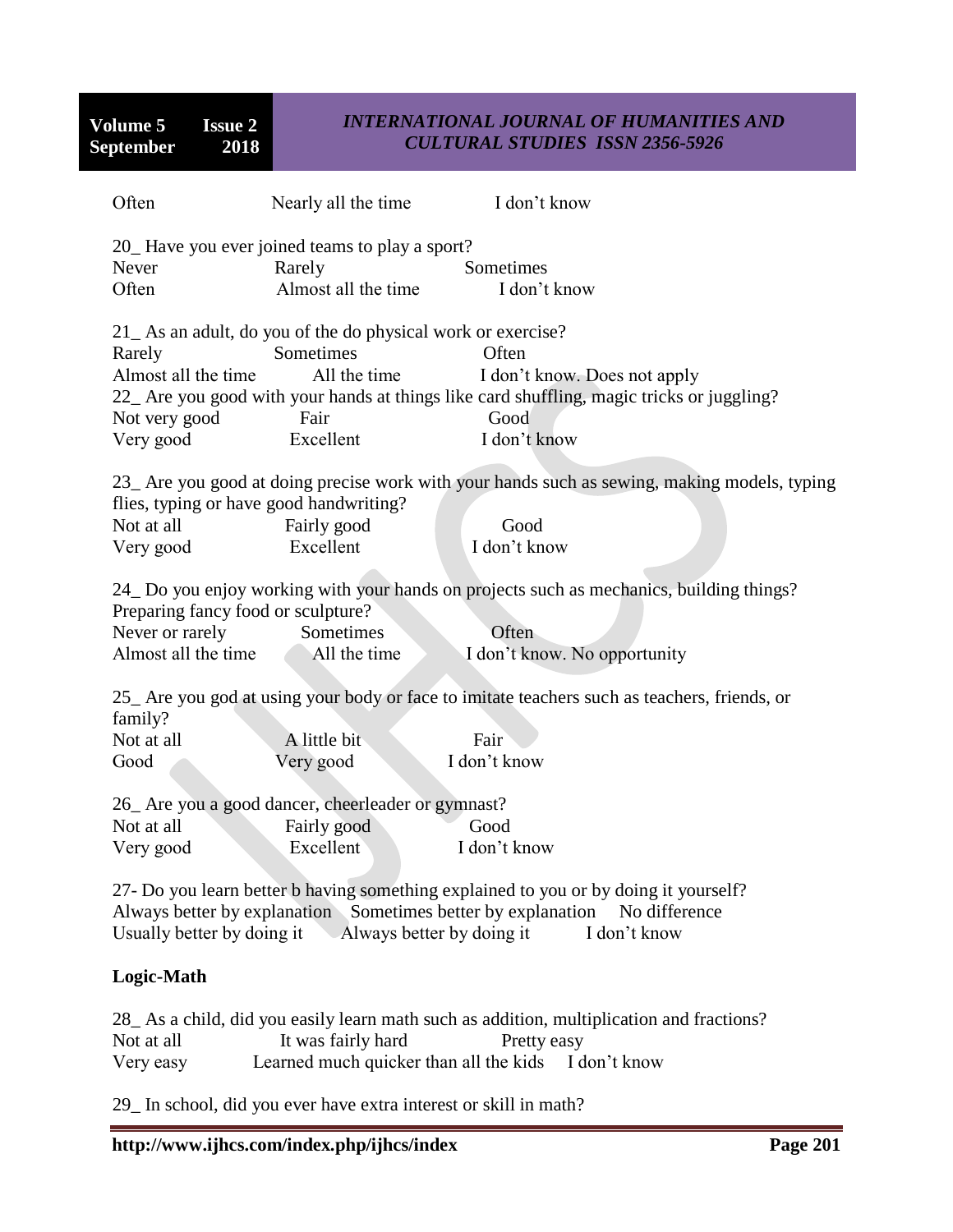| Very little or none                                                          | Maybe a little             | Some                                                                                                                  |  |
|------------------------------------------------------------------------------|----------------------------|-----------------------------------------------------------------------------------------------------------------------|--|
| More than average                                                            | A lot                      | I don't know                                                                                                          |  |
| Didn't take any<br>Well                                                      | Not very well<br>Excellent | 30_How did you do in advances math classes such as algebra or calculus?<br>Fair<br>I don't know or does not apply yet |  |
|                                                                              |                            | 31_Have you ever had interest in studying science or solving scientific problems?                                     |  |
| N <sub>o</sub>                                                               | A little                   | Average                                                                                                               |  |
| More than average A great deal                                               |                            | I don't know                                                                                                          |  |
| 32_ Are you good at playing chess or checkers?                               |                            |                                                                                                                       |  |
| N <sub>o</sub>                                                               | Fairly good                | Good                                                                                                                  |  |
| Very good                                                                    | A great deal               | I don't know                                                                                                          |  |
| Not at all<br>Better than average                                            | A little<br>Excellent      | 33_ Are you good at playing cards or solving strategy or puzzle like game?<br>About average<br>I don't know           |  |
|                                                                              |                            |                                                                                                                       |  |
|                                                                              |                            | 34_Do you often play games such as scrabble or crossword puzzles?                                                     |  |
| Very rarely or never Every once in a while                                   |                            | Sometimes                                                                                                             |  |
| Often                                                                        | All the time               | I don't know. No opportunity                                                                                          |  |
| Not at all                                                                   | Fairly good                | 35 Do you have a good system for balancing a checkbook or figuring a budget?<br>Good                                  |  |
| Very good                                                                    | An excellent system        | I don't know or does not apply                                                                                        |  |
|                                                                              |                            | 36_Do you have a good memory for numbers such as telephone numbers or addresses?                                      |  |
| Not very good                                                                | Fair                       | Good                                                                                                                  |  |
| Very good                                                                    | Superior                   | I don't know                                                                                                          |  |
|                                                                              |                            |                                                                                                                       |  |
| 37_How are you at figuring numbers in your head?                             |                            |                                                                                                                       |  |
| Cannot do it                                                                 | Not very good              | Fair                                                                                                                  |  |
| Good                                                                         | Excellent                  | I don't know                                                                                                          |  |
| 38_ Are you a curious person who likes to figure out WHY or HOW things work? |                            |                                                                                                                       |  |
| Every once in a while                                                        | Sometimes                  | Often                                                                                                                 |  |
| Almost all the time                                                          | All the time               | I don't know                                                                                                          |  |
| betting at the race track or organizing your home or life?                   |                            | 39 Are good at inventing 'systems' for solving long or complicated problems? For example,                             |  |
| Not very good                                                                | Fair                       | Good                                                                                                                  |  |
| Better than average                                                          | Excellent                  | I don't know                                                                                                          |  |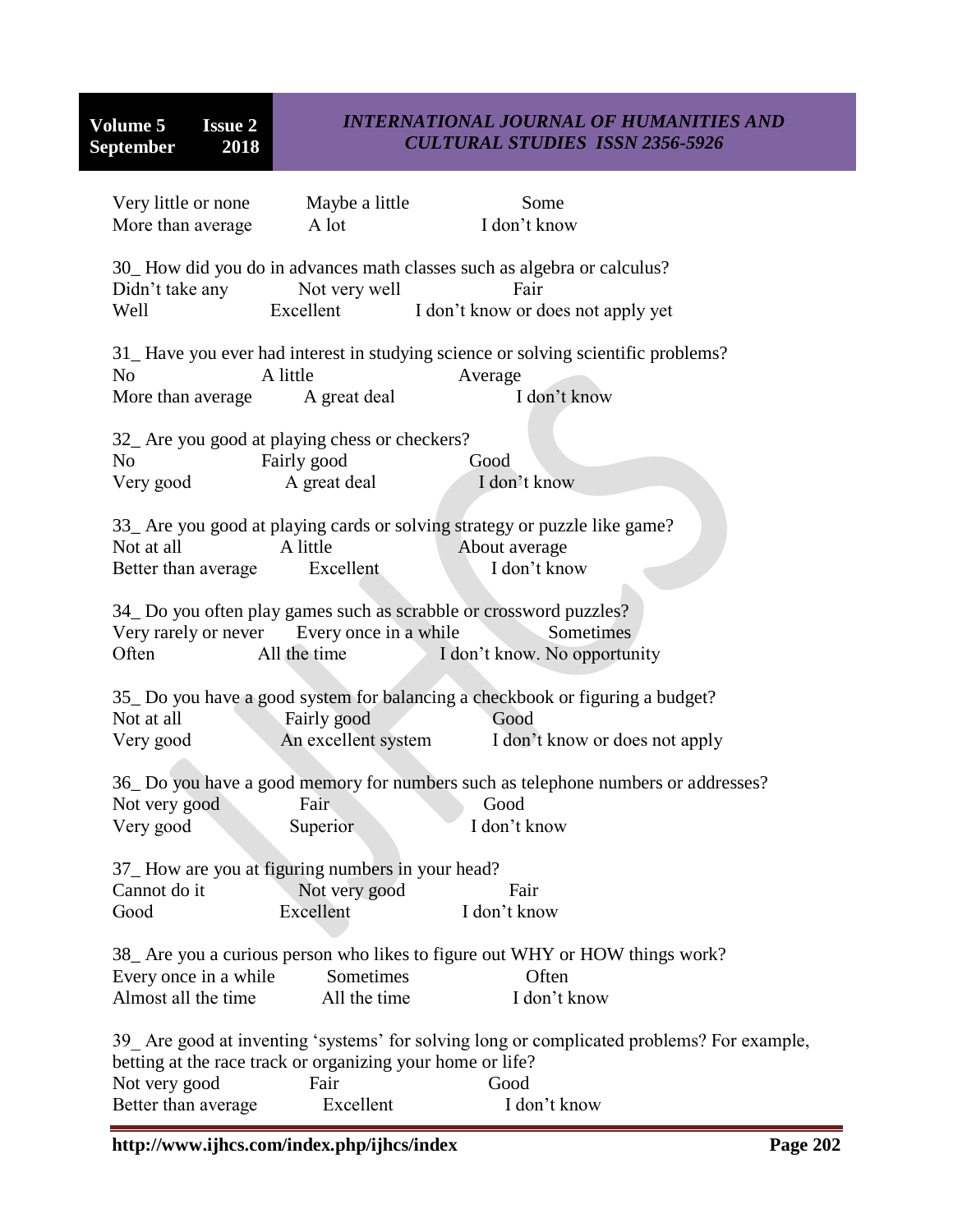| Rarely                                                                                                                                                                               | Sometimes                                         | 40_ Are you curious about nature like fish, animals, plants or stars and planets?<br>Often                         |  |
|--------------------------------------------------------------------------------------------------------------------------------------------------------------------------------------|---------------------------------------------------|--------------------------------------------------------------------------------------------------------------------|--|
| Almost all the time                                                                                                                                                                  | All the time                                      | I don't know                                                                                                       |  |
|                                                                                                                                                                                      | such as antiques, horses, baseball, etc.?         | 41_Have you ever liked to collect things and learn all there is to know about a certain subject                    |  |
| Not at all                                                                                                                                                                           | A little                                          | Sometimes                                                                                                          |  |
| Often                                                                                                                                                                                | Almost all the time                               | I don't know                                                                                                       |  |
| Not good at all                                                                                                                                                                      | Fairly good                                       | 42_ Are you good at jobs or projects where you have to uses math a lot or get things organized?<br>Good            |  |
| Very good                                                                                                                                                                            | Excellent                                         | Idont know, No opportunity                                                                                         |  |
| averages, gas mileage, budgets, etc?<br>Not at all                                                                                                                                   | Every once in a while                             | 43_ Outside of school, have you ever enjoyed working with numbers like figuring baseball<br>Sometimes              |  |
| Often                                                                                                                                                                                | Almost all the time                               | I don't know                                                                                                       |  |
| solving mechanical problems?<br>Sometimes<br>Almost all the time                                                                                                                     | <b>Usually</b><br>All the time                    | 44_ Do you use good common senses for planning social activities, making home repairs, or<br>Often<br>I don't know |  |
| <b>Spatial</b>                                                                                                                                                                       |                                                   |                                                                                                                    |  |
| jump rope?<br>Never or rarely                                                                                                                                                        | Sometimes                                         | 45_As a child, did you often build things out of blocks or boxes; play with jacks, marbles or<br>Often             |  |
| Almost all the time                                                                                                                                                                  | All the time                                      | I don't know                                                                                                       |  |
| 46_As a teenager or adult, how well could you do any of these; mechanical drawing, hair<br>styling, woodworking, art projects, auto body, or mechanics?<br>Didn't take any Fair Good |                                                   |                                                                                                                    |  |
| Very good                                                                                                                                                                            | Excellent                                         | I don't know                                                                                                       |  |
| 47_How well can you design things such as arranging or decorating rooms, craft projects,<br>building furniture or mechanics?                                                         |                                                   |                                                                                                                    |  |
| Never do                                                                                                                                                                             | Fair                                              | Pretty good                                                                                                        |  |
| Good                                                                                                                                                                                 | Excellent                                         | I don't know                                                                                                       |  |
|                                                                                                                                                                                      | 48 Can you parallel park a car on your first try? |                                                                                                                    |  |

Rarely or do not drive Sometimes Often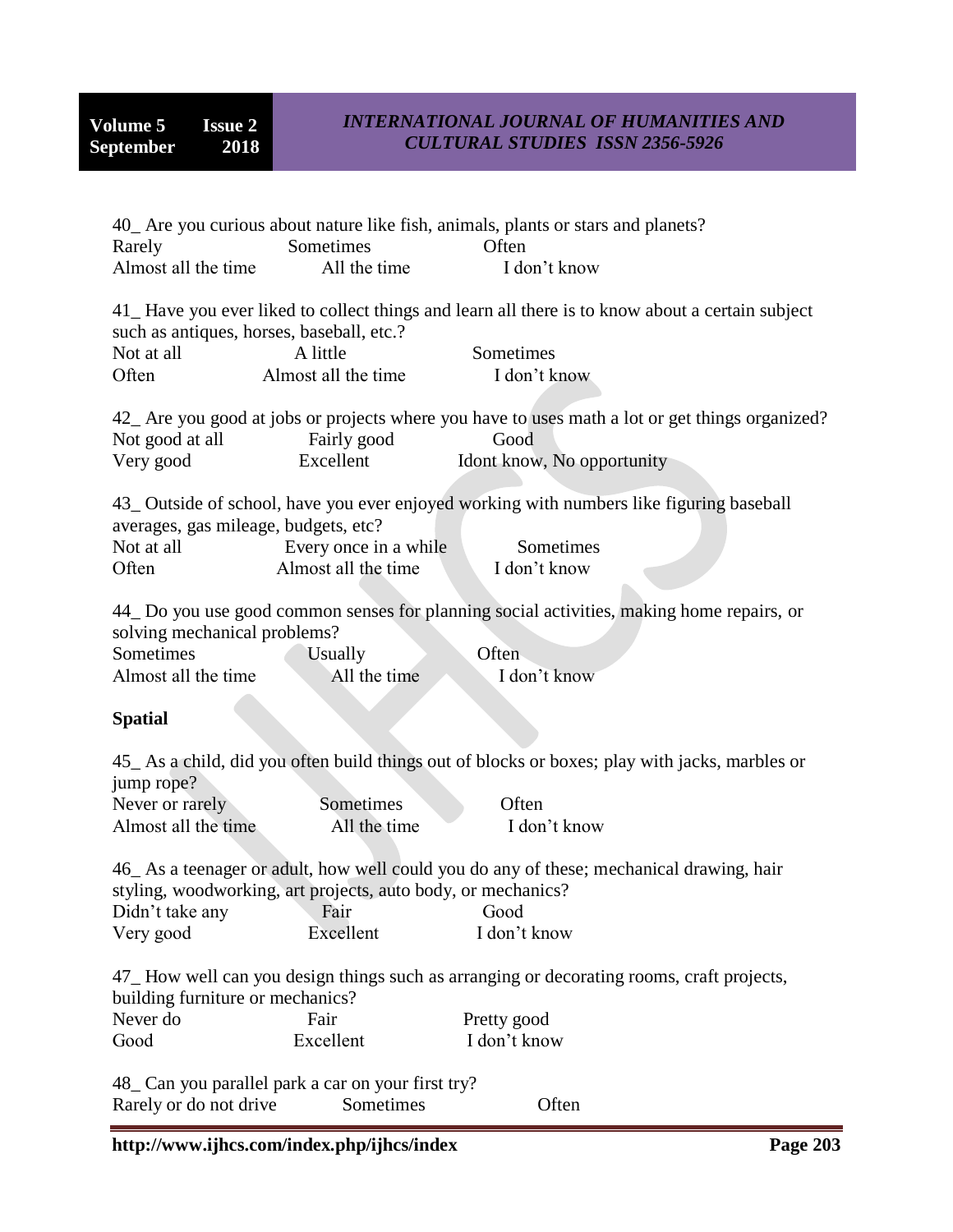|                                                                       | Almost all the time All the time                                                                         | I don't know. No opportunity                                                                                                      |
|-----------------------------------------------------------------------|----------------------------------------------------------------------------------------------------------|-----------------------------------------------------------------------------------------------------------------------------------|
| Not at all<br>Very good                                               | Fairly good<br>Excellent                                                                                 | 49_ Are you good at finding your way around new buildings or city streets?<br>Good<br>I don't know                                |
| Not at all<br>Very good                                               | 50_ Are you good at using a road map to find your way around?<br>Fairly good<br>Excellent at map reading | Good<br>I don't know                                                                                                              |
| Not at all<br>Good                                                    | Not very good<br>Excellent                                                                               | 51_ Are you good at fixing things like cars, lamps, furniture, or machines?<br>Fair<br>I don't know                               |
| Not at all<br>It is easy                                              | It is hard<br>It is very easy                                                                            | 52_How easily you can put things together like toys, puzzles, or electronic equipment?<br>It is fairly easy<br>I don't know       |
| crafts, woodworking, etc.?<br>Never<br>Sometimes                      | Maybe once<br>Often                                                                                      | 53_Have you ever made your own plans or patterns for projects such as sewing, carpentry,<br>Every once in a while<br>I don't know |
| 54_Have you ever drawn a painted picture?<br>Rarely or never<br>Often | Every once in a while<br>Almost all the time                                                             | Sometimes<br>I don't know. No opportunity                                                                                         |
| Not very good<br>Very good                                            | Fair<br>Excellent                                                                                        | 55 Do you have a good sense of design for decorating, landscaping or working with flowers?<br>Good<br>I don't know                |
| Not at all<br>Very good                                               | 56 Do you have a good sense of direction when in a strange place?<br>Fairly good<br>Superior             | Good<br>I don't know                                                                                                              |
| Not at all<br>Better than average                                     | 57 Are you at playing pool, darts, riflery, archery, bowling, etc.?<br>A little<br>Excellent             | Fair<br>I don't know                                                                                                              |
| Never<br>Often                                                        | Rarely<br>All the time                                                                                   | 58 Do you often draw a picture or sketch to give directons or explain an idea?<br>Sometimes<br>I don't know                       |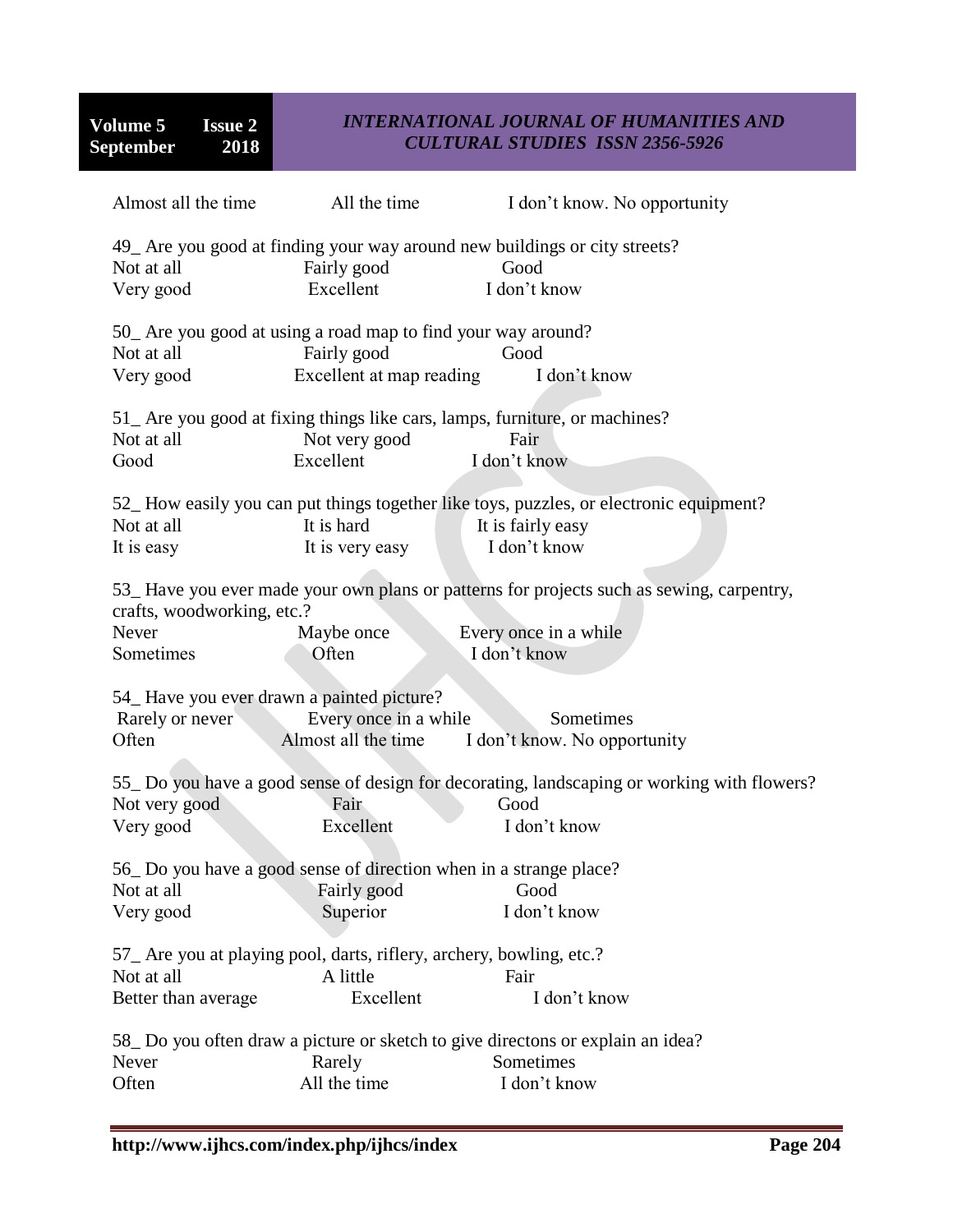| Very little or not at all                                                                                                                                                | A little                                                                                                                         | 59 Are you creative and like to invent or experiment with unique designs, clothes or projects?<br>Somewhat                |  |
|--------------------------------------------------------------------------------------------------------------------------------------------------------------------------|----------------------------------------------------------------------------------------------------------------------------------|---------------------------------------------------------------------------------------------------------------------------|--|
| Often                                                                                                                                                                    | Almost all the time                                                                                                              | I don't know                                                                                                              |  |
| Linguistic                                                                                                                                                               |                                                                                                                                  |                                                                                                                           |  |
|                                                                                                                                                                          | 60_You enjoy telling stories or talking about favorite movies or books?                                                          |                                                                                                                           |  |
| Not at all                                                                                                                                                               | Rarely                                                                                                                           | Sometimes                                                                                                                 |  |
| Often                                                                                                                                                                    | Almost all the time                                                                                                              | I'm not sure                                                                                                              |  |
| Never<br>Often                                                                                                                                                           | do you give things or people funny sounding nicknames?<br>Rarely<br>All the time                                                 | 61 Do you ever play with the sounds of words like making up jingles, or rhymes? For example,<br>Sometimes<br>I don't know |  |
|                                                                                                                                                                          |                                                                                                                                  |                                                                                                                           |  |
| N <sub>o</sub>                                                                                                                                                           | 62 Do you use colorful words or phrases when talking?<br>Rarely                                                                  | Sometimes                                                                                                                 |  |
| Often                                                                                                                                                                    | All the time                                                                                                                     | I don't know                                                                                                              |  |
|                                                                                                                                                                          |                                                                                                                                  |                                                                                                                           |  |
|                                                                                                                                                                          | 63_Have you ever written a story, poetry or words to songs?                                                                      |                                                                                                                           |  |
| Never                                                                                                                                                                    | Maybe once in while                                                                                                              | Occasionally                                                                                                              |  |
| Often                                                                                                                                                                    | Almost all the time                                                                                                              | I don't know                                                                                                              |  |
| 64_ Are you a convincing speaker?<br>Not at all<br>Often                                                                                                                 | Every once in a while<br>Almost all the time                                                                                     | Sometimes<br>I'm not sure                                                                                                 |  |
|                                                                                                                                                                          | 65_How are you at bargaining or making a deal with people?                                                                       |                                                                                                                           |  |
| Not very good                                                                                                                                                            | Fair                                                                                                                             | Pretty good                                                                                                               |  |
| Good                                                                                                                                                                     | Excellent                                                                                                                        | I don't know                                                                                                              |  |
|                                                                                                                                                                          |                                                                                                                                  |                                                                                                                           |  |
|                                                                                                                                                                          | 66_ Can you talk people into doing things your way when you want to?<br>Not at all <b>Every</b> once in a while <b>Sometimes</b> |                                                                                                                           |  |
| 67 Do you ever do public speaking or give talks to groups?<br>Every once in a while<br>Sometimes<br>Very rarely or never<br>Almost all the time<br>I don't know<br>Often |                                                                                                                                  |                                                                                                                           |  |
| Never do or not good at all<br>Very good                                                                                                                                 | 68 How are you at managing or supervising people?<br>Fair<br>Excellent                                                           | Good<br>I don't know                                                                                                      |  |

69\_ Do you have interest for talking about things like the news, family matters, religion or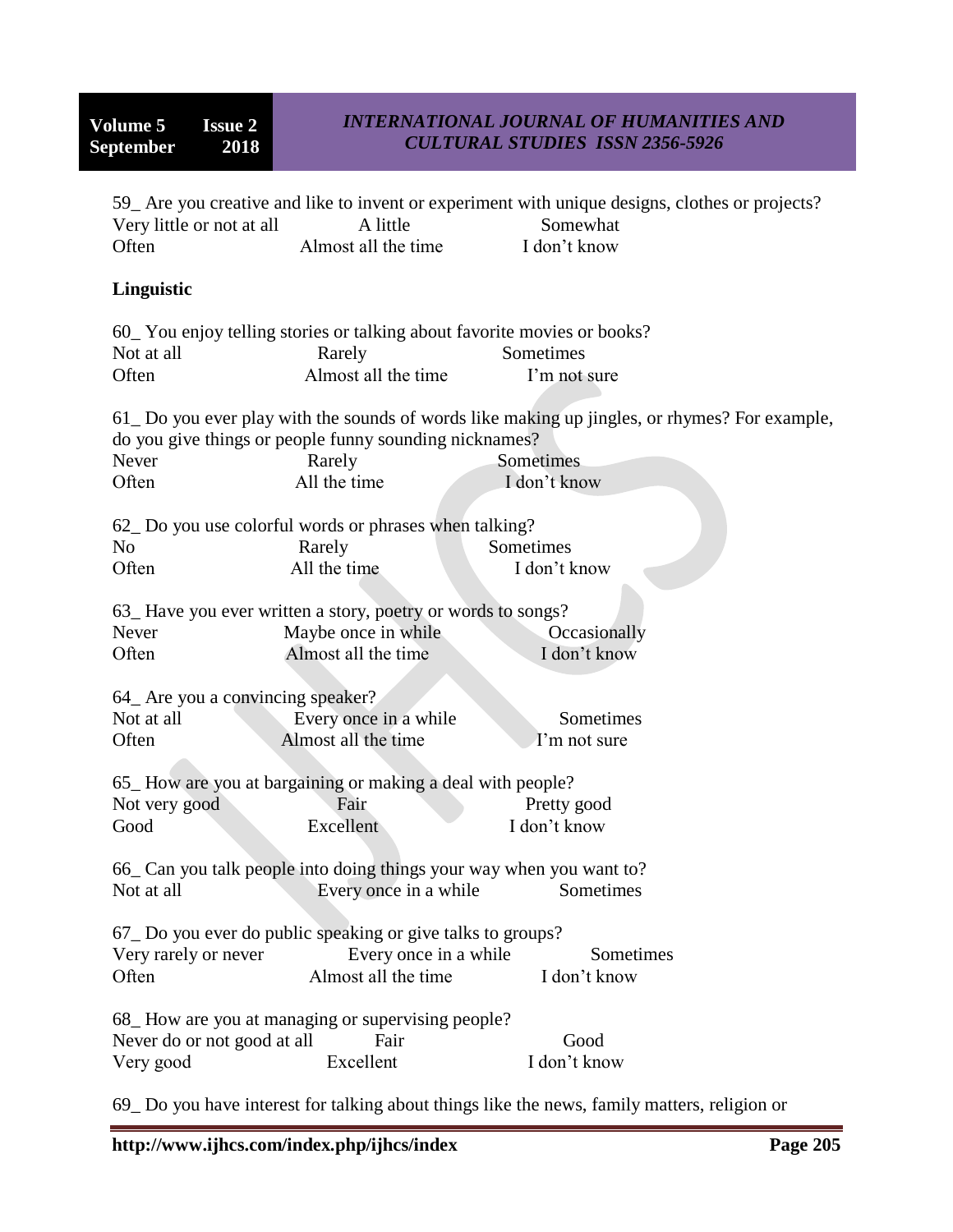| Some interest<br>A great deal                                                                                             | Average interest<br>I don't know                                                                |
|---------------------------------------------------------------------------------------------------------------------------|-------------------------------------------------------------------------------------------------|
| 70_ When others disagree, are you able to say easily say what you think or feel?<br>Every once in a while<br>All the time | Sometimes<br>I don't know                                                                       |
|                                                                                                                           | 71 Do you enjoy looking up words in dictionaries, or arguing with others about "the right"      |
| Every once in a while<br>Very often                                                                                       | Sometimes<br>I don't know                                                                       |
|                                                                                                                           | 72_ Are you often he one asked to "do the talking" by family or friends because you are good at |
| Rarely<br>Almost all the time                                                                                             | Sometimes<br>I don't know                                                                       |
| 73_Have you ever been good at imitating the way other people talk?<br>Fairly good<br>Very good                            | Pretty good<br>I don't know                                                                     |
| 74_Have you ever been good at writing reports for school or work?<br>Pretty good<br>Not really. Never do any<br>Superior  | Good<br>I don't know                                                                            |
| 75 Can you write a good letter?                                                                                           | Good                                                                                            |
| Excellent                                                                                                                 | I don't know                                                                                    |
| 76_Do you like to read or do well in English classes?<br>Sometimes<br>All the time                                        | Usually<br>I don't know                                                                         |
| 77 Do ever write notes or make lists as reminders of things to do?<br>Every once in a while<br>Almost all the time        | Sometimes<br>I don't know                                                                       |
| 78 Do you have a large vocabulary?<br>Less than average<br>Superior                                                       | About average<br>I don't know                                                                   |
|                                                                                                                           | Pretty good                                                                                     |

79\_ Do you have skill for choosing the right words and speaking clearly?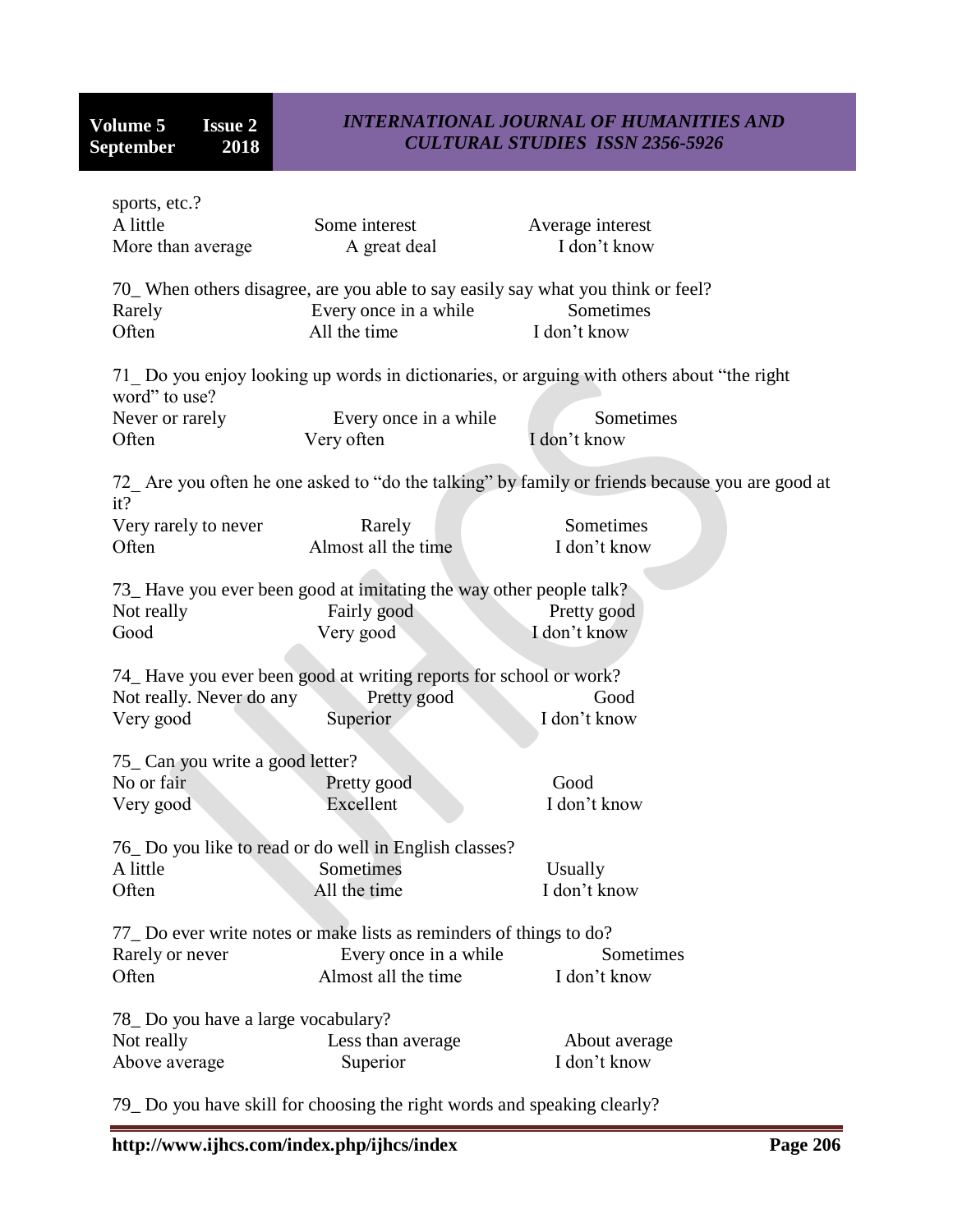| Most of the time                         | Almost always                                                               | I don't know                                                                                   |
|------------------------------------------|-----------------------------------------------------------------------------|------------------------------------------------------------------------------------------------|
| <b>Interpersonal</b>                     |                                                                             |                                                                                                |
|                                          | 80_Have you had friendships that have lasted for a long time?               |                                                                                                |
| One or two                               | More than a couple                                                          | Quite a few                                                                                    |
| A lot                                    | A great many long lasting friendships                                       | I don't know                                                                                   |
|                                          | 81_ Are you good at making peace at home, at work or among friends?         |                                                                                                |
| Fair                                     | Pretty good                                                                 | Good                                                                                           |
| Very good                                | Excellent                                                                   | I don't know                                                                                   |
|                                          |                                                                             | 82_ Are you ever a 'leader' for doing things at school, among friends or at work?              |
| Rarely                                   | Every once in a while                                                       | Sometimes                                                                                      |
| Often                                    | Almost all the time                                                         | I don't know                                                                                   |
|                                          | 83_In school, were you usually part of a particular group or crowd?         |                                                                                                |
| Rarely                                   | Every once in a while                                                       | Sometimes                                                                                      |
| Most of the time                         | Almost all the time                                                         | I don't know                                                                                   |
|                                          | 84 Do you easily understand the feelings, wishes, or needs of other people? |                                                                                                |
| Sometimes                                | <b>Usually</b>                                                              | Often                                                                                          |
| Almost always                            | Always                                                                      | I don't know                                                                                   |
|                                          |                                                                             | 85 Do you ever offer to 'help' other people such as the sick, the elderly or friends?          |
| Sometimes                                | Usually                                                                     | Often                                                                                          |
| Very often                               | Always                                                                      | I don't know                                                                                   |
| advice?                                  |                                                                             | 86_ Do friends or family members ever come to you to talk over personal troubles or to ask for |
| Every once in a while                    | Sometimes                                                                   | Often                                                                                          |
| Almost all the time                      | All the time                                                                | I don't know                                                                                   |
| 87_Are you good at judge or 'character'? |                                                                             |                                                                                                |
| Every once in a while                    | Sometimes                                                                   | Usually                                                                                        |
| Almost always                            | Always                                                                      | I don't know                                                                                   |
|                                          | 88 Do you usually know how to make people feel comfortable and at ease?     |                                                                                                |
| Every once in a while                    | Sometimes                                                                   | Usually                                                                                        |
| Almost always                            | Always                                                                      | I don't know                                                                                   |
|                                          | 89_Do you generally take the good advice of friends?                        |                                                                                                |
| Every once in a while                    | Sometimes                                                                   | Usually                                                                                        |
| Often                                    | Almost always                                                               | I don't know                                                                                   |
|                                          |                                                                             |                                                                                                |

Not at all or rarely Sometimes Usually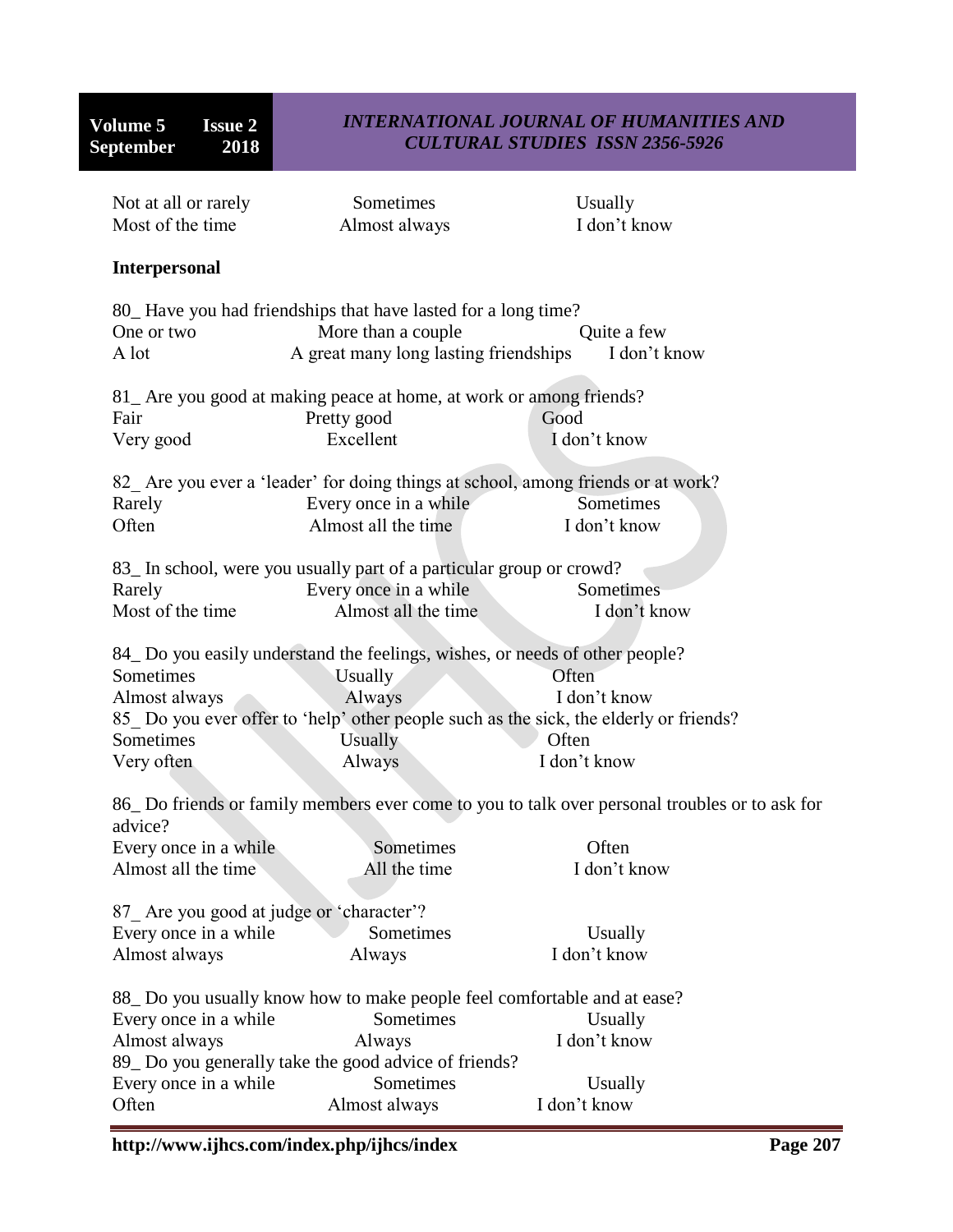| 90_ Are you generally at ease around (men or women) your own age?          |                       |                                                                                                  |
|----------------------------------------------------------------------------|-----------------------|--------------------------------------------------------------------------------------------------|
| Rarely                                                                     | Sometimes             | Usually                                                                                          |
| Almost all the time                                                        | Always                | I don't know                                                                                     |
| and feelings?                                                              |                       | 91_ Are you good at understanding your (girlfriend's or wife's) (boyfriend's or husband's) ideas |
| Every once in a while                                                      | Sometimes             | Usually                                                                                          |
| Almost all the time                                                        | All the time          | I don't know. Does not apply                                                                     |
|                                                                            |                       |                                                                                                  |
| 92_ Are you an easy person for people to get to know?                      |                       |                                                                                                  |
| Not at all                                                                 | Pretty hard           | Fairly easy                                                                                      |
| Easy                                                                       | Very easy             | I don't know                                                                                     |
|                                                                            |                       |                                                                                                  |
| 93 Do you usually have a hard time copying with children?                  |                       |                                                                                                  |
| Usually have a hard a time                                                 | Sometimes it is hard  | Usually easy                                                                                     |
| Almost always easy Always very easy                                        |                       | I don't know                                                                                     |
|                                                                            |                       |                                                                                                  |
| 94_Have you ever had interest in teaching, coaching or counseling?         |                       |                                                                                                  |
| Very little or none                                                        | A little interest     | Some interest                                                                                    |
| A lot of interest                                                          |                       | A great deal of interest I don't know or doesn't apply                                           |
|                                                                            |                       |                                                                                                  |
|                                                                            |                       | 95_Can you do well when working with the public in jobs such as sales, receptionist, promoter,   |
| police, or waiter?                                                         |                       |                                                                                                  |
| Fair                                                                       | Fairly well           | Well                                                                                             |
| Very well                                                                  | Excellent             | I don't know, does not apply                                                                     |
|                                                                            |                       |                                                                                                  |
| 96_Do you prefer working alone or with a group of people?                  |                       |                                                                                                  |
| Always alone                                                               | Usually alone         | No preference                                                                                    |
| Usually with a group                                                       | Always with a goup    | I don't know                                                                                     |
|                                                                            |                       |                                                                                                  |
| or settle arguments?                                                       |                       | 97_ Are you able to come up with unique or imaginative ways to solve problems between people     |
| Maybe once or twice                                                        | Every once in a while | Sometimes                                                                                        |
| Often                                                                      | All the time          | I don't know                                                                                     |
|                                                                            |                       |                                                                                                  |
| <b>Intrapersonal</b>                                                       |                       |                                                                                                  |
| 98_Do you have a clear sense of who you are and what you want out of life? |                       |                                                                                                  |
| Very little                                                                | A little              | <b>Uaually</b>                                                                                   |
| Most of the time                                                           | Almost all the time   | I don't know                                                                                     |
|                                                                            |                       |                                                                                                  |

99\_ Are you aware of your feelings and able to control your moods?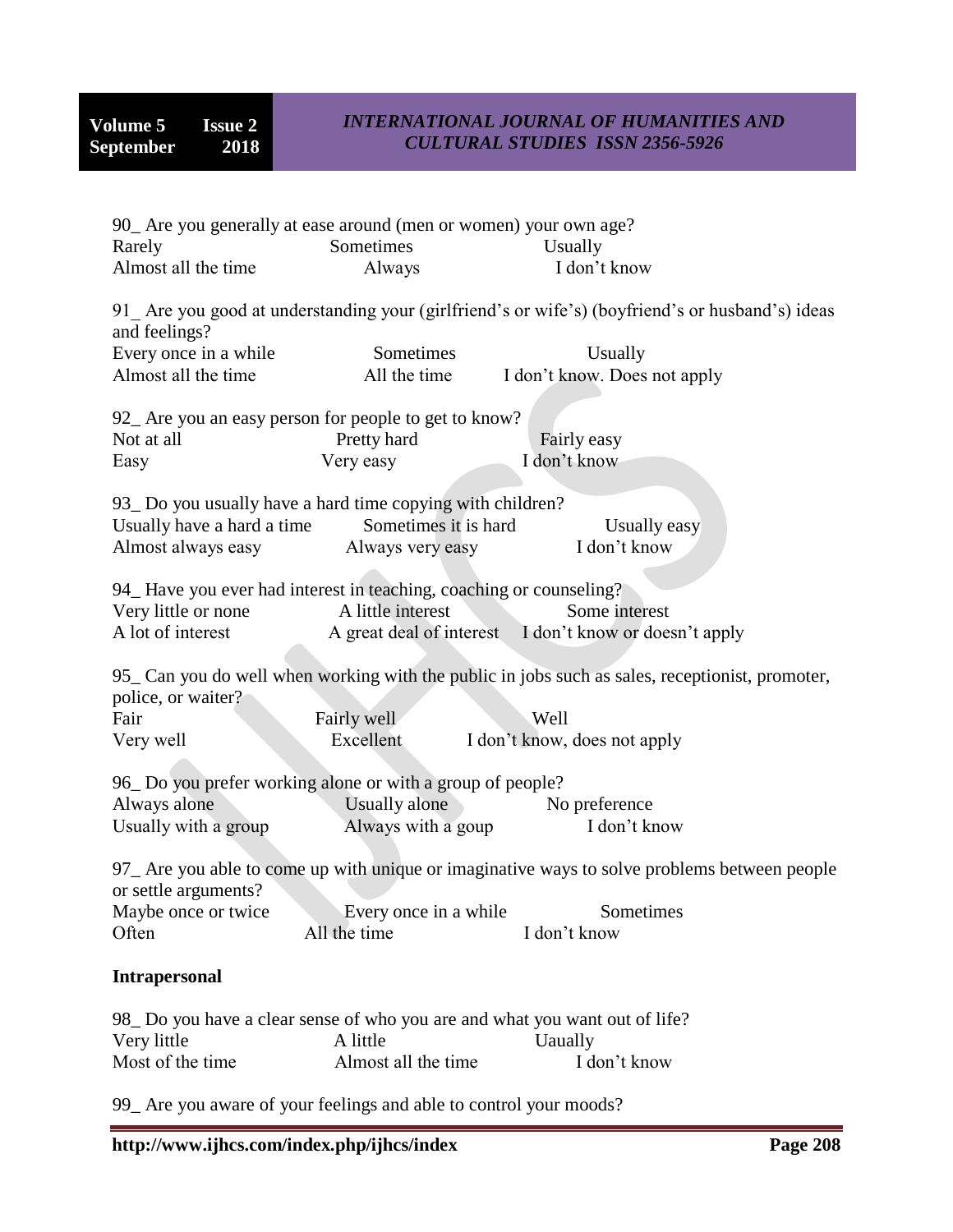| Every once in a while<br>Almost all the time                                                                                                                                                                                                                                                                                                                                                                                                                 | Sometimes<br>Always                   | Most of the time<br>I don't know                                                                                                           |  |
|--------------------------------------------------------------------------------------------------------------------------------------------------------------------------------------------------------------------------------------------------------------------------------------------------------------------------------------------------------------------------------------------------------------------------------------------------------------|---------------------------------------|--------------------------------------------------------------------------------------------------------------------------------------------|--|
| Rarely<br>Almost all the time                                                                                                                                                                                                                                                                                                                                                                                                                                | Sometimes<br>All the time             | 100_Do you plan and work hard toward personal goals like at school, at work or at home?<br>Usually<br>I don't know                         |  |
| choosing classes, changing jobs or moving?<br>No or every once in a while<br>Almost all the time                                                                                                                                                                                                                                                                                                                                                             | Sometimes<br>All the time             | 101 Do you 'know your mind' and do well at making important personal decisions such as<br>Usually<br>I don't know                          |  |
| personality?<br>No or rarely<br>Almost all the time                                                                                                                                                                                                                                                                                                                                                                                                          | Sometimes<br>All the time             | 102_ Are you happy with the work you choose because it matches your skills, interests and<br>Usually<br>I don't know or does not apply yet |  |
| your skills?<br>Every once in a while<br>Almost all the time                                                                                                                                                                                                                                                                                                                                                                                                 | Sometimes<br>All the time             | 103_Do you generally know what you are good at (or not good at) doing and try to improve<br>Usually<br>I don't know                        |  |
| 104_Do you get very angrily when you fail or are frustrated?<br>Almost all the time<br>Rarely                                                                                                                                                                                                                                                                                                                                                                | Sometimes<br>Almost never             | Every once in a while<br>I don't know                                                                                                      |  |
| 105_Have ever had interest in 'self improvement'? For instance, do you attend classes to learn<br>new skills or read 'self-help' books and magazine?<br>A little<br>Sometimes<br>N <sub>o</sub><br>Almost always<br>Often<br>I don't know<br>106_Have you ever been able to find unique or unusual ways to solve personal problems or<br>achieve your goals?<br>Once or twice<br>Every once in a while<br>Sometimes<br>Often<br>All the time<br>I don't know |                                       |                                                                                                                                            |  |
| <b>Naturalist</b>                                                                                                                                                                                                                                                                                                                                                                                                                                            |                                       |                                                                                                                                            |  |
| 107 Have you ever raised pets or other animals?<br>Never or rarely<br>Often                                                                                                                                                                                                                                                                                                                                                                                  | Every once in a while<br>All the time | Sometimes<br>I don't know. No opportunity                                                                                                  |  |
| 108 Is it easy for you to understand and care for an animal?<br>Not at all                                                                                                                                                                                                                                                                                                                                                                                   | Maybe a little                        | Fairly easy                                                                                                                                |  |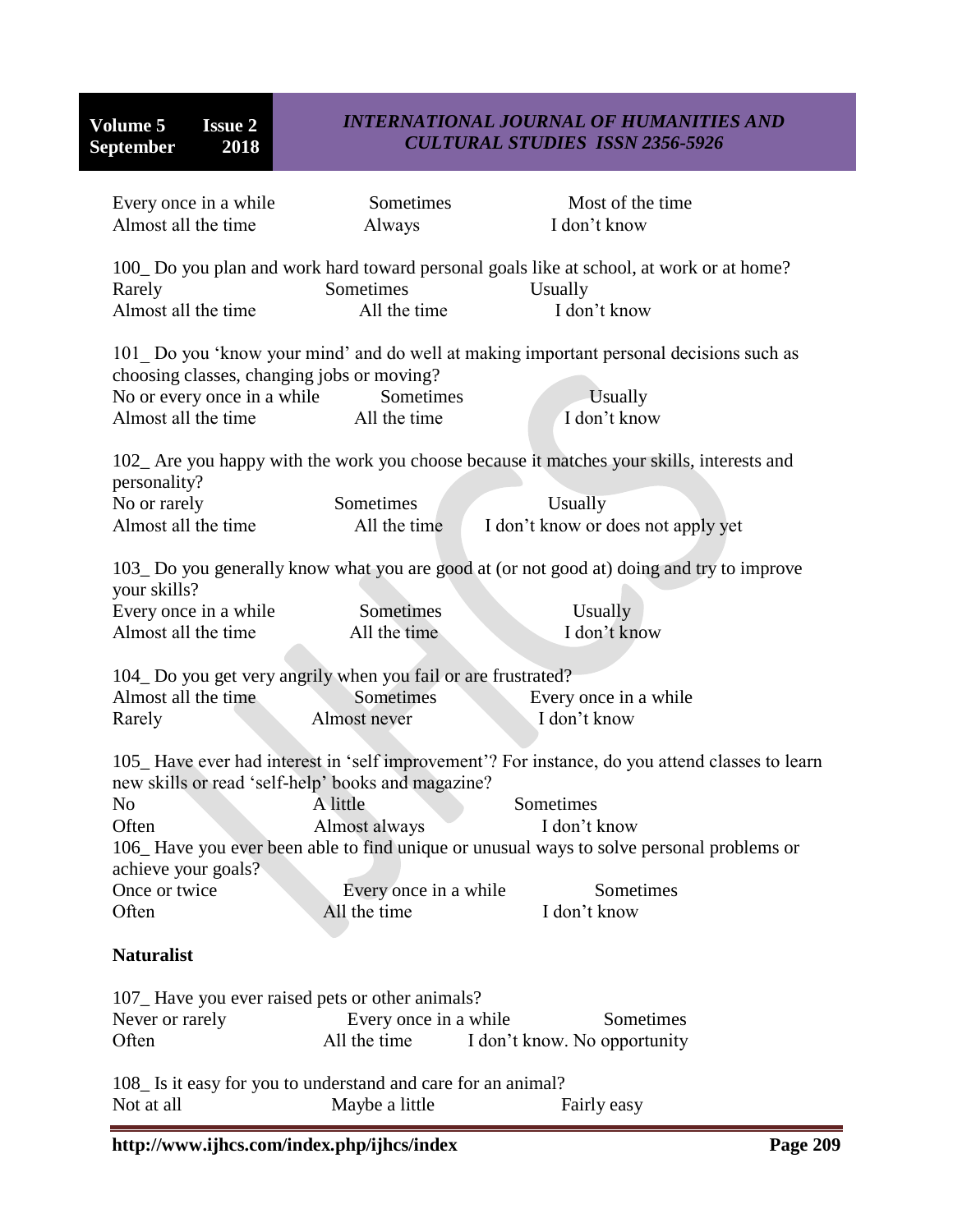**Volume 5 Issue 2**<br>**September 2018 September** 

## *INTERNATIONAL JOURNAL OF HUMANITIES AND CULTURAL STUDIES ISSN 2356-5926*

| Quite easy                                                                                              | Very easy                                                       | I don't know                                                                                    |  |  |
|---------------------------------------------------------------------------------------------------------|-----------------------------------------------------------------|-------------------------------------------------------------------------------------------------|--|--|
| 109_Have you ever done any pet training, hunting or studied wildlife?                                   |                                                                 |                                                                                                 |  |  |
| N <sub>0</sub>                                                                                          | A little                                                        | Sometimes                                                                                       |  |  |
| Quite a bit                                                                                             | A great deal                                                    | I don't know. No opportunity                                                                    |  |  |
| naturalist?                                                                                             |                                                                 | 110_ Are you good at working with farm animals or thought about being a vegetarian or           |  |  |
| Not at all                                                                                              | A little                                                        | Sometimes                                                                                       |  |  |
| Quite a bit                                                                                             | Very much so                                                    | I don't know                                                                                    |  |  |
| habits?                                                                                                 |                                                                 | 111_Do you easily understand differences between animals such as personalities, traits or       |  |  |
| Not at all                                                                                              | A little                                                        | Fairly easily                                                                                   |  |  |
| Quite easy                                                                                              | Very easy                                                       | I don't know                                                                                    |  |  |
|                                                                                                         | 112_ Are you at recognizing breeds of pets or kinds of animals? |                                                                                                 |  |  |
| Not at all                                                                                              | A little                                                        | Somewhat                                                                                        |  |  |
| Quite good                                                                                              | Very good                                                       | I don't know                                                                                    |  |  |
|                                                                                                         |                                                                 |                                                                                                 |  |  |
| patterns, animal or plant life?                                                                         |                                                                 | 113_ Are you good at observing and learning about nature, for example, types of clouds, weather |  |  |
| Never                                                                                                   | A little                                                        | Some                                                                                            |  |  |
| Quite a bit                                                                                             | A great deal                                                    | I don't know                                                                                    |  |  |
|                                                                                                         | 114_ Are you good at growing plants or raising a garden?        |                                                                                                 |  |  |
| Not at all                                                                                              | A little                                                        | Somewhat                                                                                        |  |  |
| Quite a bit                                                                                             | Very good                                                       | I don't know                                                                                    |  |  |
| 115_Can you identify or understand the differences between types of plants?                             |                                                                 |                                                                                                 |  |  |
| Not at all                                                                                              | A little                                                        | Somewhat                                                                                        |  |  |
| Most of the time, yes                                                                                   | All the time                                                    | I don't know                                                                                    |  |  |
|                                                                                                         |                                                                 |                                                                                                 |  |  |
| physics or geology?                                                                                     |                                                                 | 116_Are you fascinated by natural energy systems such as chemistry, electricity, engines,       |  |  |
| N <sub>o</sub>                                                                                          | A little                                                        | Somewhat                                                                                        |  |  |
| Quite a bit                                                                                             | A great deal                                                    | I don't know                                                                                    |  |  |
| 117_Do you have a concern for nature and do things like recycling, camping, hiking or bird<br>watching? |                                                                 |                                                                                                 |  |  |
| N <sub>o</sub>                                                                                          | A little                                                        | Some                                                                                            |  |  |
| A lot                                                                                                   | A great deal                                                    | I don't know                                                                                    |  |  |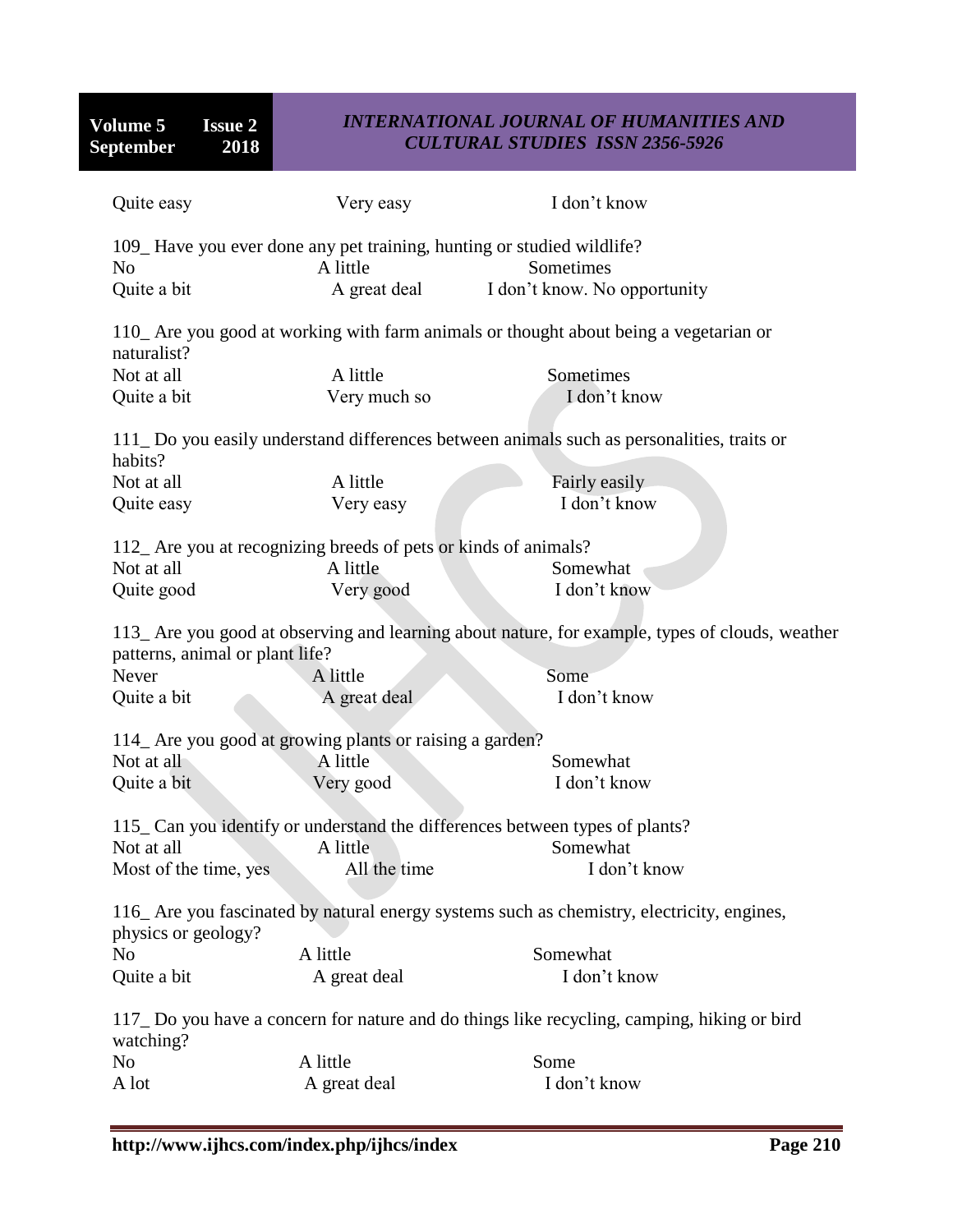|                |              | 118 Have you taken photographs of nature or written stories or done artwork? |
|----------------|--------------|------------------------------------------------------------------------------|
| N <sub>0</sub> | A little     | Some                                                                         |
| A lot          | A great deal | I don't know                                                                 |

| 119 Is spending time in nature an important part of your life? |              |              |  |
|----------------------------------------------------------------|--------------|--------------|--|
| Not really                                                     | A little     | Somewhat     |  |
| Quite a bit                                                    | Very much so | I don't know |  |

## **Appendix II**

| Num.           | WTC questionnaire                                              | $1 - 100$ |
|----------------|----------------------------------------------------------------|-----------|
| $\mathbf{1}$   | Talk with an acquaintance in an elevator.                      |           |
| $\overline{2}$ | Talk with a stranger on the bus.                               |           |
| 3              | Speak in public to a group (about 30 people) of strangers.     |           |
| $\overline{4}$ | Talk with an acquaintance while standing in line.              |           |
| 5              | Talk with a salesperson in a store.                            |           |
| 6              | Volunteer an answer when the teacher asks a question in class. |           |
| $\overline{7}$ | Talk in a large meeting (about 10 people) of friends.          |           |
| 8              | Talk to your teacher after class.                              |           |
| 9              | Ask a question in class.                                       |           |
| 10             | Talk in a small group (about five people) of strangers.        |           |
| 11             | Talk with a friend while standing in line.                     |           |
| 12             | Talk with a waiter/waitress in a restaurant.                   |           |
| 13             | Talk in a large meeting (about 10 people) of acquaintances.    |           |
| 14             | Talk with a stranger while standing in line.                   |           |
| 15             | Present your own opinions in class.                            |           |
| 16             | Talk with a shop clerk.                                        |           |
| 17             | Speak in public to a group (about 30 people) of friends.       |           |
| 18             | Talk in a small group (about five people) of acquaintances.    |           |
| 19             | Participate in group discussion in class.                      |           |
| 20             | Talk with a garbage collector.                                 |           |
| 21             | Talk in a large meeting (about 10 people) of strangers.        |           |
| 22             | Talk with a librarian.                                         |           |
| 23             | Help others answer a question.                                 |           |
| 24             | Talk in a small group (about five people) of friends.          |           |
| 25             | Speak in public to a group (about 30 people) of acquaintances. |           |

## **Appendix 2**

WTC behavior categories (basis of tally chart for observation of individual students) In the presence of the teacher

- 1. Volunteer an answer (including raising a hand).
- 2. Give an answer to the teacher"s question.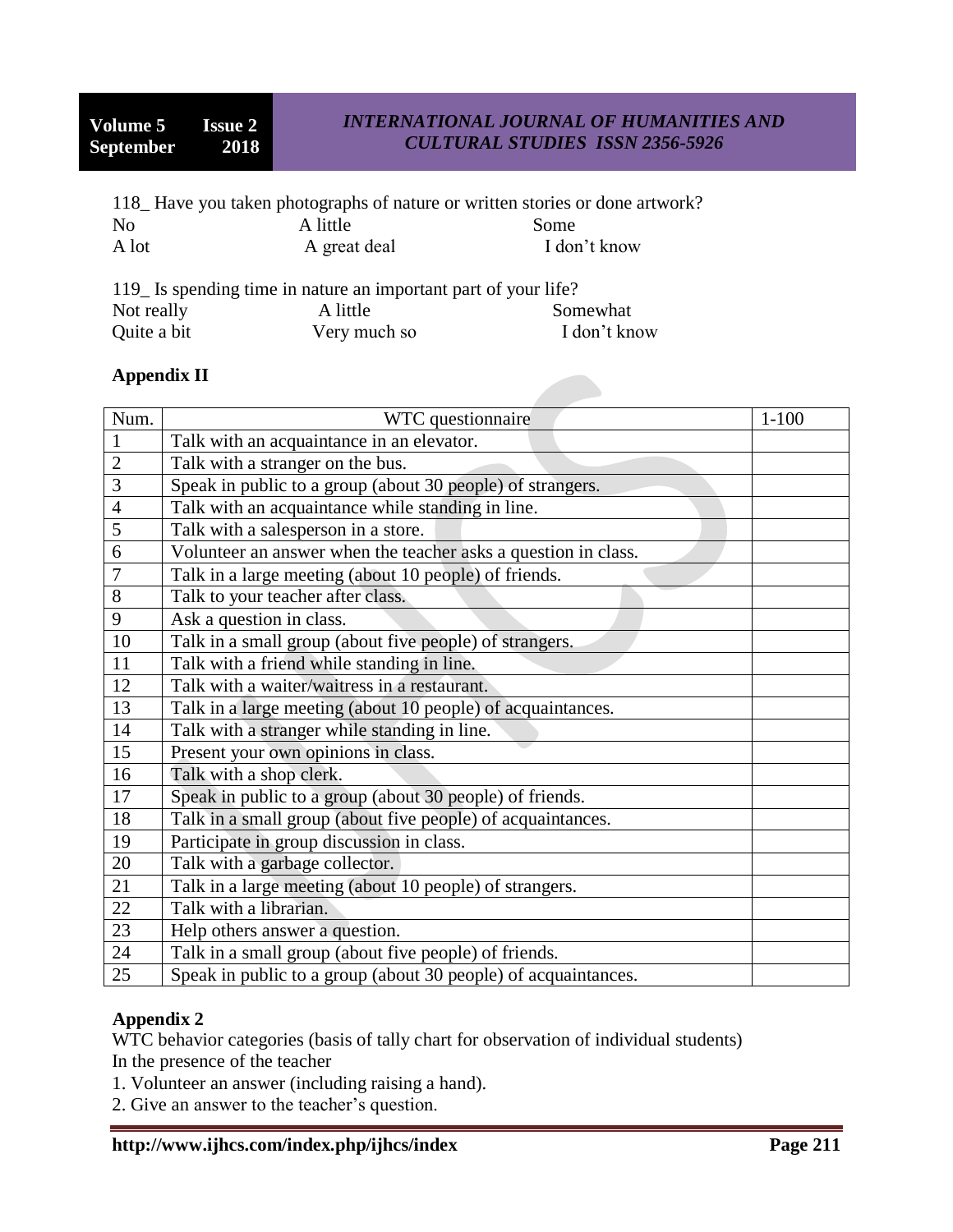- (a) Provide information general solicit.
- (b) Learner-responding.
- (c) Non-public response.
- 3. Ask the teacher a question.
- 4. Guess the meaning of an unknown word.
- 5. Try out a difficult form in the target language (lexical/morphosyntactic).
- 6. Present own opinions in class.
- 7. Volunteer to participate in class activities.

Additional categories for pair and group work in the absence of the teacher

- 1. Guess the meaning of an unknown word.
- 2. Ask group member/partner a question.
- 3. Give an answer to the question.
- 4. Try out a difficult form in the target language (lexical/grammatical/syntactical).
- 5. Present own opinions in pair/group.

## **Appendix 3. Participant interview questions**

Part I: general questions

- 1. How important is it for you to learn English?
- 2. How good are you at learning English?

3. What do you think your English level is like? What about your speaking skill in particular?

- 4. How motivated were you during this language course?
- 5. How much did you like learning together with your classmates in this course?
- 6. How would you describe your personality (quiet or talkative, relaxed or tense)?

7. How competent do you think you were to communicate in English during this course?

- 8. Did you feel very sure and relaxed in this class?
- 9. Did you feel confident when you were speaking English in class?
- 10. Did it embarrass you to volunteer answers in class?
- 11. Did you feel that the other students speak English better than you did?

12. Were you afraid that other students would laugh at you when you were speaking English?

13. Did you get nervous when your English teacher asked you a question?

14. Were you afraid that your English teacher was ready to correct every mistake you made?

15. In what situation did you feel most comfortable (most willing) to communicate: in pairs, in small groups, with the teacher in a whole class? Why?

## **Part II: stimulated recall questions**

16. Did you like this task? Why? Why not?

- 17. How useful for your learning do you think this task was? Why? Why not?
- 18. Did you think you did this task well? Why? Why not?
- 19. Did you enjoy doing this task? Why? Why not?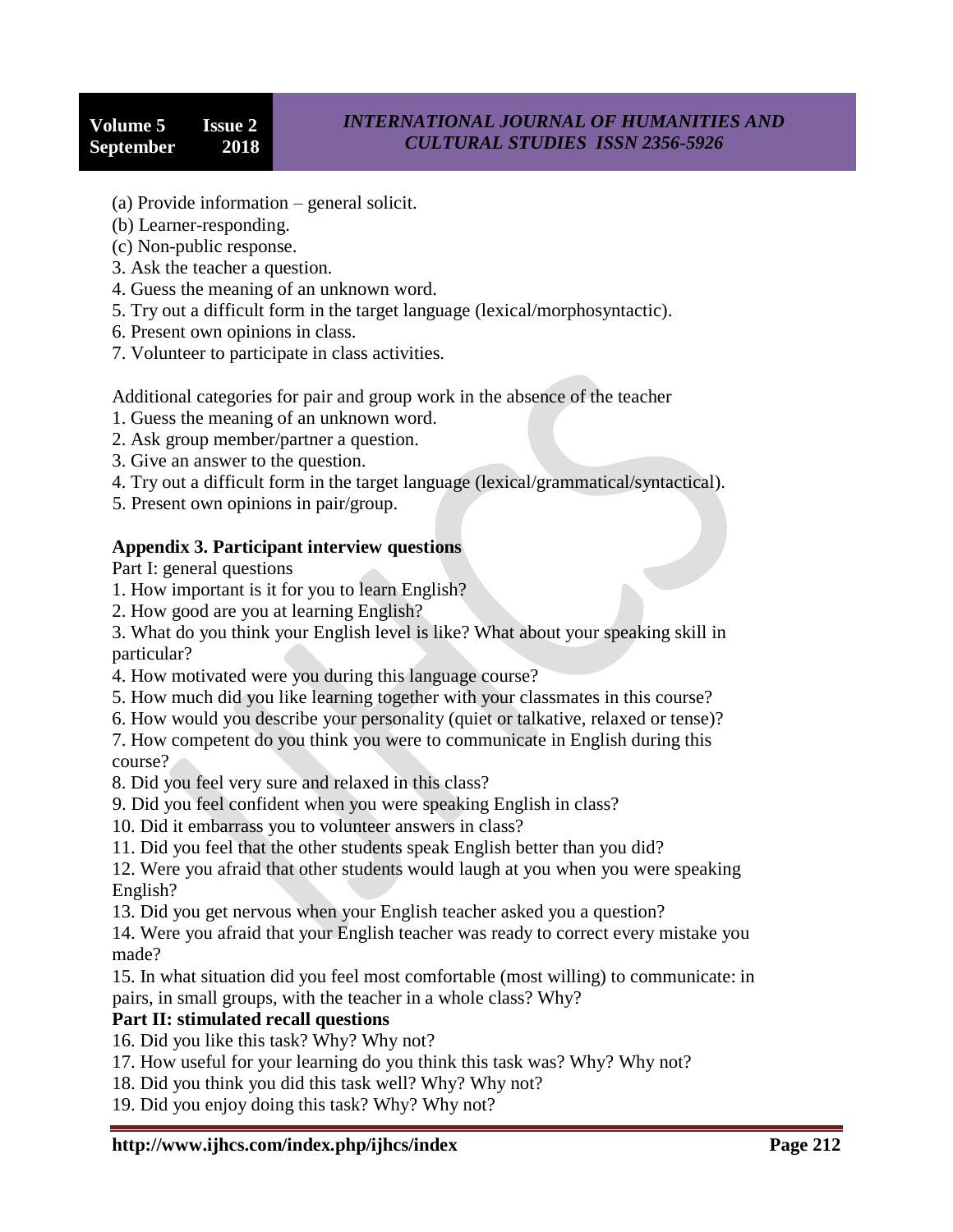20. Did you feel happy to work in this group/pair? What did you feel happy/not happy with?

21. Comparing the two tasks you did, which task did you prefer? Why? Which group did you prefer? Why?

### **Part III: individual questions**

Ask individual learner to comment on their self-report WTC, behavior in group/pair and whole class situations.

Appendix III

| Students' scores    |                                |                            |
|---------------------|--------------------------------|----------------------------|
| <b>EFL</b> learners | Linguistic intelligence scores | Willingness to communicate |
|                     |                                | scores                     |
| $\mathbf{1}$        | 34                             | 40                         |
| $\overline{c}$      | 44                             | 56                         |
| 3                   | 35                             | 39                         |
| $\overline{4}$      | 46                             | 52                         |
| 5                   | 62                             | 79                         |
| 6                   | 32                             | 39                         |
| 7                   | 45                             | 49                         |
| $8\,$               | 58                             | 63                         |
| 9                   | 38                             | 41                         |
| 10                  | 54                             | 69                         |
| 11                  | 51                             | 62                         |
| 12                  | 39                             | 46                         |
| 13                  | 60                             | 80                         |
| 14                  | 67                             | 76                         |
| 15                  | 64                             | 86                         |
| 16                  | 46                             | 58                         |
| 17                  | 35                             | 41                         |
| 18                  | 46                             | 53                         |
| 19                  | 56                             | 64                         |
| 20                  | 54                             | 68                         |

| <b>EFL</b> learners | Mathematics intelligence | Willingness to communicate |
|---------------------|--------------------------|----------------------------|
|                     | scores                   | scores                     |
|                     |                          | 41                         |
|                     |                          | 56                         |
|                     |                          | 30                         |
|                     |                          |                            |
|                     |                          |                            |
|                     |                          |                            |